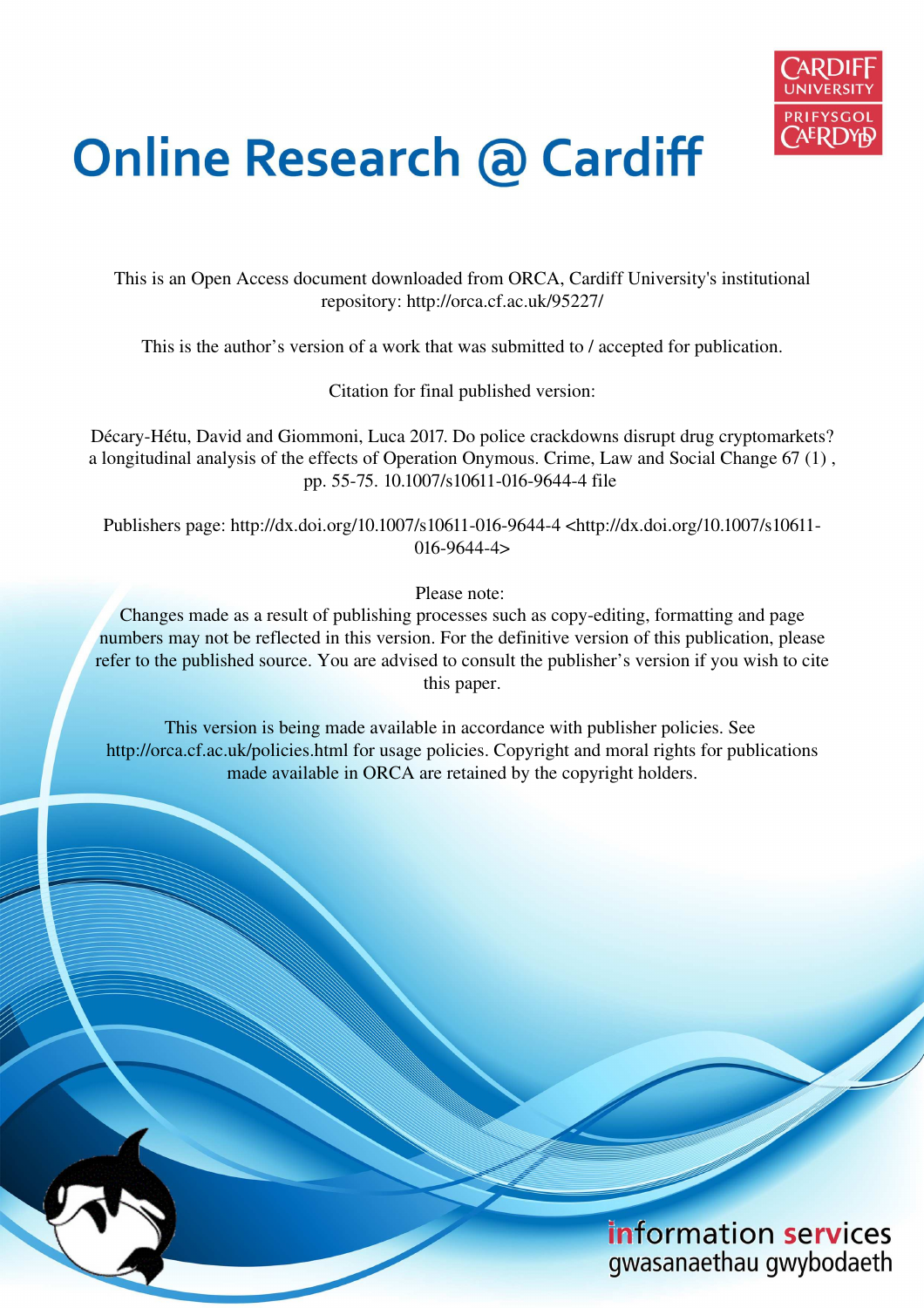# **Do Police Crackdowns Disrupt Drug Cryptomarkets? A Longitudinal Analysis Of The Effects Of Operation Onymous**

In recent years, there has been a proliferation of online illicit markets where participants can purchase and sell a wide range of goods and services such as drugs, hacking services, and stolen financial information. Secondgeneration markets, known as cryptomarkets, provide a pseudo-anonymous platform from which to operate and have attracted the attention of researchers, regulators, and law enforcement. This paper focuses on the impact of police crackdowns on cryptomarkets, and more particularly on the impact of Operation Onymous, a large-scale police operation in November 2014 that targeted many cryptomarkets. Our results demonstrate that cryptomarket participants adapt to police operations and that the impact of Operation Onymous was limited in time and scope. Of particular interest is the finding that prices did not increase following Operation Onymous, even though many dealers retired shortly after it occurred.

Keywords: cryptomarket, police crackdown, displacement, illicit drug market

#### **Introduction**

While initially conceived as a tool to share information, the Internet has now become an important platform on which illicit goods and services can be bought and sold. This thriving underground economy is fueled by a dramatic growth in the number of individuals who participate in online illicit markets and an ever-increasing range of goods and services that are made available (Rush et al., 2009; Aldridge and Décary-Hétu, 2014). These markets traditionally focused on computer hacking, financial fraud and intellectual property fraud. Starting in 2011 however, a new breed of online illicit markets appeared, focusing on a whole new line of products: illicit drugs (Martin, 2014).

The European Monitoring Centre for Drugs and Drug Addiction points out that "the growth of online and virtual drug markets poses major challenges to law enforcement and drug control policies." (EMCDDA, 2015a: 34). Indeed, online illicit markets, through the adoption of mitigating technologies, make it possible to sell any substance across the world. This new distribution channel, if adopted widely by drug dealers and drug users, holds the potential to disrupt the distribution and sales of illicit drugs, and consequently, to disrupt the ability of law enforcement to regulate these illicit markets. For now, little has changed in law enforcement's approach which has focused on arresting and prosecuting online drug dealers, seizing their money, their drugs and the online markets they operate from (D.O.J., 2014; D.O.J., 2015). This strategy has had only limited success according to international agencies (EUROPOL, 2014; UNODC, 2014; EMCDDA, 2015a, 2015b), who have called for a deeper understanding of *cryptomarkets*, the name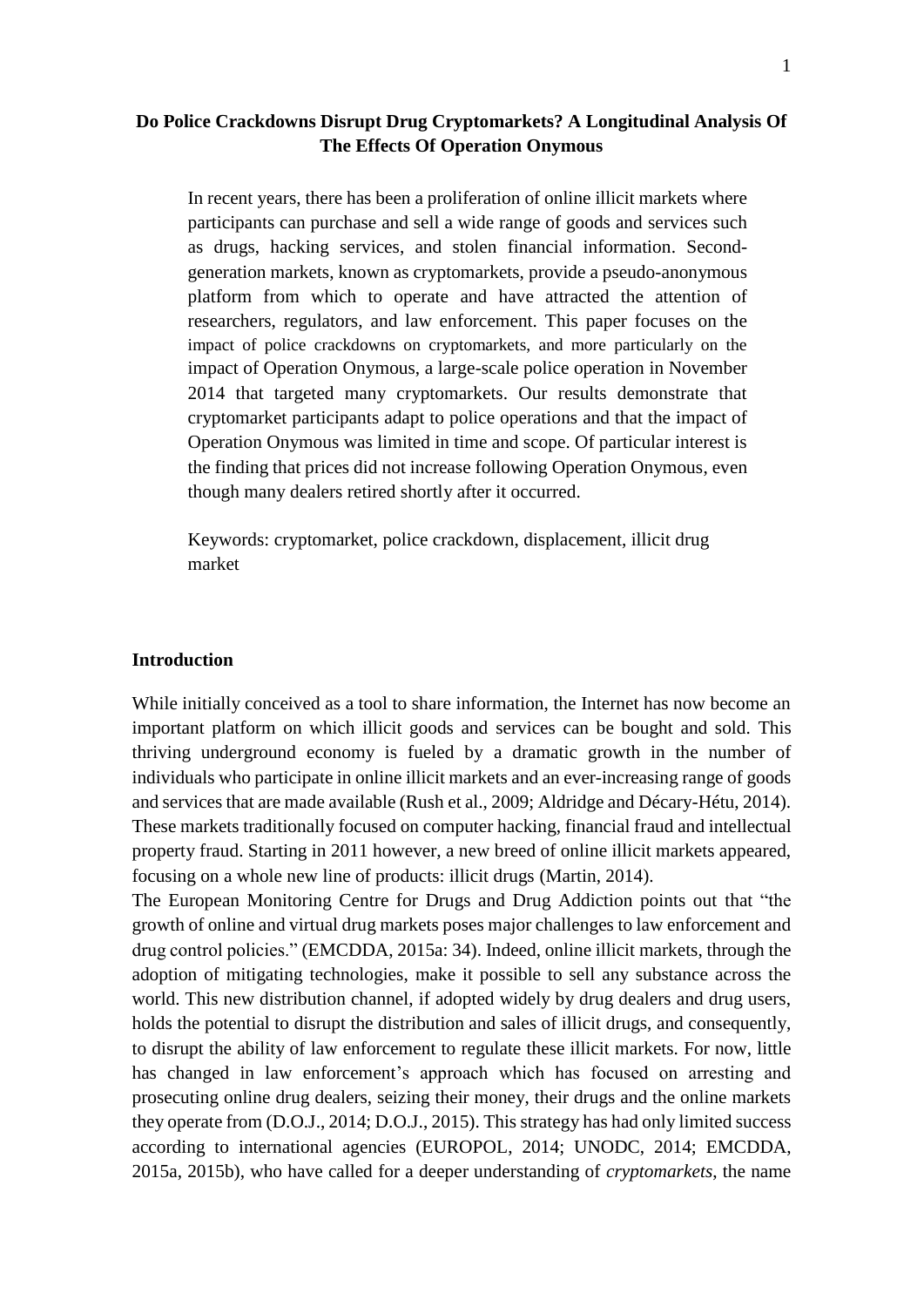given to the new breed of online illicit markets: "EU law enforcement, Europol included, has not fully conceptualised how to integrate this cyber dimension into all relevant aspects of police work, let alone devise a strategy and implementation plan to make this happen" (EUROPOL, 2014: 71). Some researchers have gone a step further and criticized the law enforcement strategies, arguing that they foster competition and innovation among online offenders and inadvertently provide free publicity to cryptomarkets (Van Buskirk et al., 2014; Buxton and Bingham, 2015). Law enforcement operations displace participants to alternative online drug markets but do not limit their activities. (Buxton and Bingham; 2015; Soska and Christin, 2015).

This paper will build on these research findings and provide a deeper understanding into how cryptomarkets react to law enforcement interdiction. The main objective of this paper is to describe and explain the impact of police crackdowns on cryptomarkets. To do so, this paper will center on a case study of the largest law enforcement intervention against cryptomarkets, *Operation Onymous*. The first section of the paper presents the literature on the enforcement of physical illicit drug markets and more particularly the impact of police crackdowns. The following section describes how cryptomarkets operate and have evolved. After introducing our data and methods, we then describe the state of cryptomarkets before and after Operation Onymous. Our results show that the operation did impact cryptomarkets in general but that this impact was limited to less than 2 months; some participants also displaced their activities following the operation. The conclusion present prospects for future research.

#### **The enforcement of traditional illicit drug markets**

The strategies to regulate illicit drug markets can target either the supply or the demand for illicit drugs. Demand control programs attempt to cut drug consumption by reducing the number of users and/or the quantity of drugs they consume (Rydell and Everingham, 1994; MacCoun and Reuter, 2001). Opioid substitution therapy and school-based drug education programs are typical examples of interventions aimed at reducing the demand for illicit drugs. Supply control programs affect drug consumption by targeting drug prices and availability (Reuter and Kleiman, 1986). The risks and prices model of Reuter and Kleiman (1986) assumes that compensation for non-monetary costs (risk of law enforcement and violence) is the main factor driving up the price of illicit drugs (Caulkins and Reuter, 1998). Law enforcement thus works like a tax, imposing additional costs on suppliers, who then pass them on to drug users (Reuter and Kleiman 1986). Users, in turn, adjust their consumption habits according to drug prices. The main difference, then, between demand side and supply side actions is that demand programs aim to affect drug use directly while supply programs aim to do so indirectly. While supply and demand programs can coexist, supply side programs have always received more attention and funding (Ramstedt, 2006; Reuter, 2006), even in countries with a lenient approach to drug use, such as the Netherlands (Rigter, 2006).

Supply side actions can target many links in the supply chain through a wide range of programs (see Moore, 1990). Of these, supply side enforcement efforts aimed at disrupting specific marketplaces (crackdowns) are the most popular (Babor et al., 2010).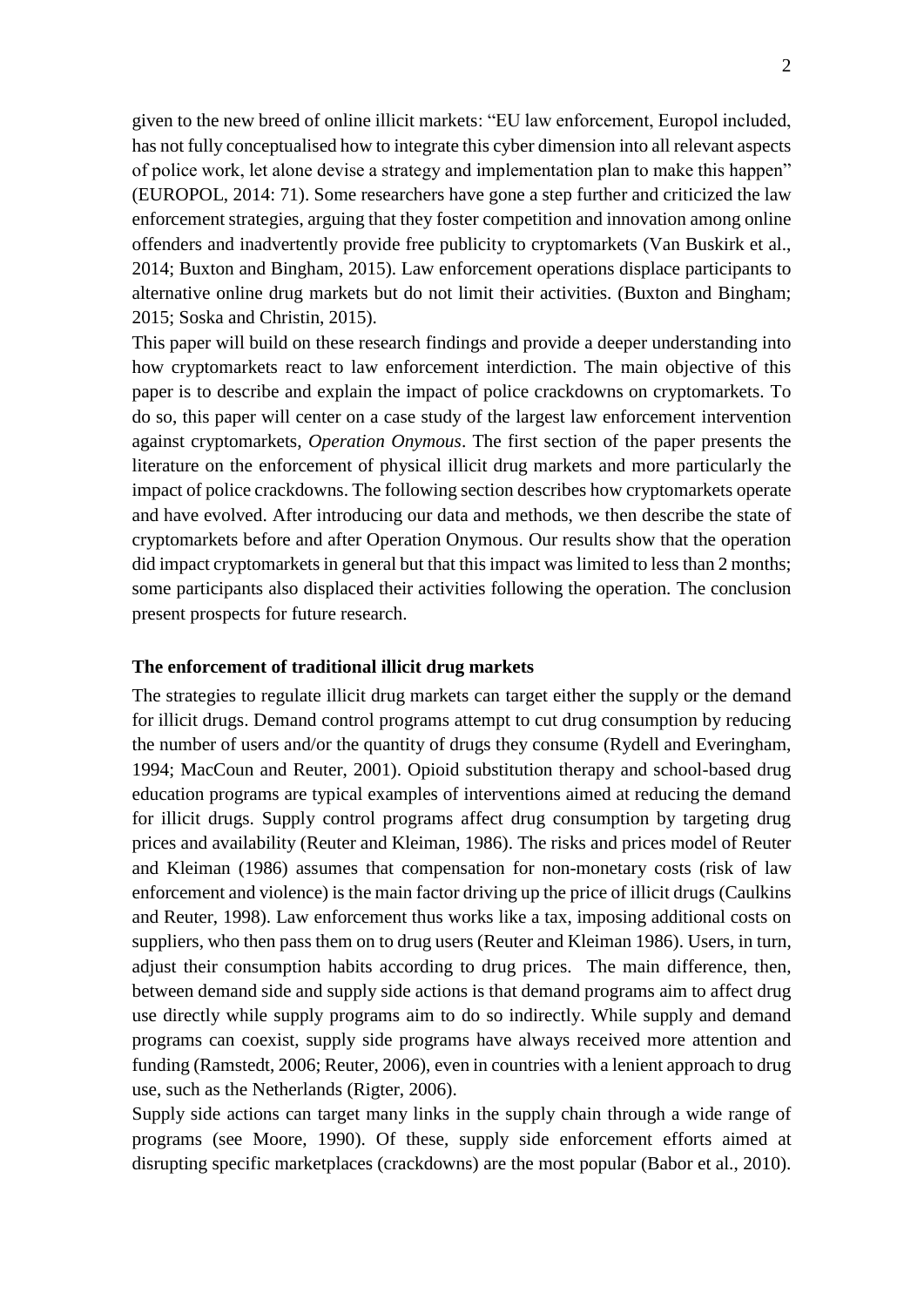Crackdowns can be generally defined as an intensive police operation characterized by increased severity or certainty of sanction and by a public relations campaign to advertise the operation (Scott, 2003). Despite their popularity, there is limited evidence to support the effectiveness of police crackdowns in reducing the supply and/or demand of illicit drugs ( Edmunds et al., 1996; Weatherburn and Lind, 1997; Best et al., 2001; Scott, 2003; Wood et al., 2004; Kerr et al., 2005; Mazerolle et al., 2006). Indeed, most studies have found that police crackdowns have no or little impact on the number of drug users or suppliers ( Wood et al., 2004; Kerr et al., 2005), drug prices (Weatherburn and Lind, 1997; Best et al., 2001; Wood et al., 2004; Kerr et al., 2005), or the number of users entering treatment centres (Weatherburn and Lind, 1997; Wood et al., 2004; Kerr et al., 2005). Mazerolle et al. (2006) point out that classic police operations are less likely to reduce street-level drug market problems than alternative approaches (community-wide policing, problem-oriented policing, hotspots policing).

While little evidence supports the use of police crackdowns to reduce the number of drug market participants and sales over the long term, there have been indications that crackdowns can have a time-limited impact on drug markets (Kerr et al., 2005). This impact is, however, offset by the adaptation of market participants through displacement techniques (Edmunds et al., 1996; Wood et al., 2004; Kerr et al., 2005).

Tactical displacement, the replacement of a crime commission script by another, is the most common form of adaptation to enforcement efforts against illicit drug markets. Police interventions may lead to a shift from "open" to "closed" drug markets with dealers that may adopt technological solutions such as cell phones and messaging applications to contact their suppliers and customers covertly and evade surveillance (Edmunds et al., 1996; Kerr et al., 2005; Small et al., 2006; Pollack and Reuter, 2014; Nguyen and Reuter, 2012).

Open markets are generally specific locations where drug users go to buy illicit drugs and are characterized by higher risk (both of enforcement and violence) since buyers deal with the dealers that are available at that moment and at that place rather a dealer they know. Closed markets are not tied to specific locations and work more like a network that only trusted participants can join. There is ample evidence that demonstrates that drug market participants have turned open markets into closed ones after police crackdowns in order to reduce the risks of enforcement (Bless et al., 1995; Edmunds et al., 1996; May and Hough, 2001).

Geographical displacement is another common form of adaptation to police operations. Several studies have shown that police crackdowns are unable to reduce the number of transactions but may lead to a change in the physical location where dealers and users meet (Edmunds et al., 1996; Maher and Dixon, 1999; Best et al., 2001; Wood et al., 2003; Wood et al., 2004). For instance, Wood et al. (2004) show that a large scale police crackdown in Vancouver had no impact on the price of illicit drugs, the frequency of use, or the level of enrolment in treatment programs. Instead, their findings suggest that this large police operation merely displaced drug use from the area of the crackdown into adjacent areas of the city. Such displacement was however not seen in other controlled experiments (Weisburd & Green, 1995).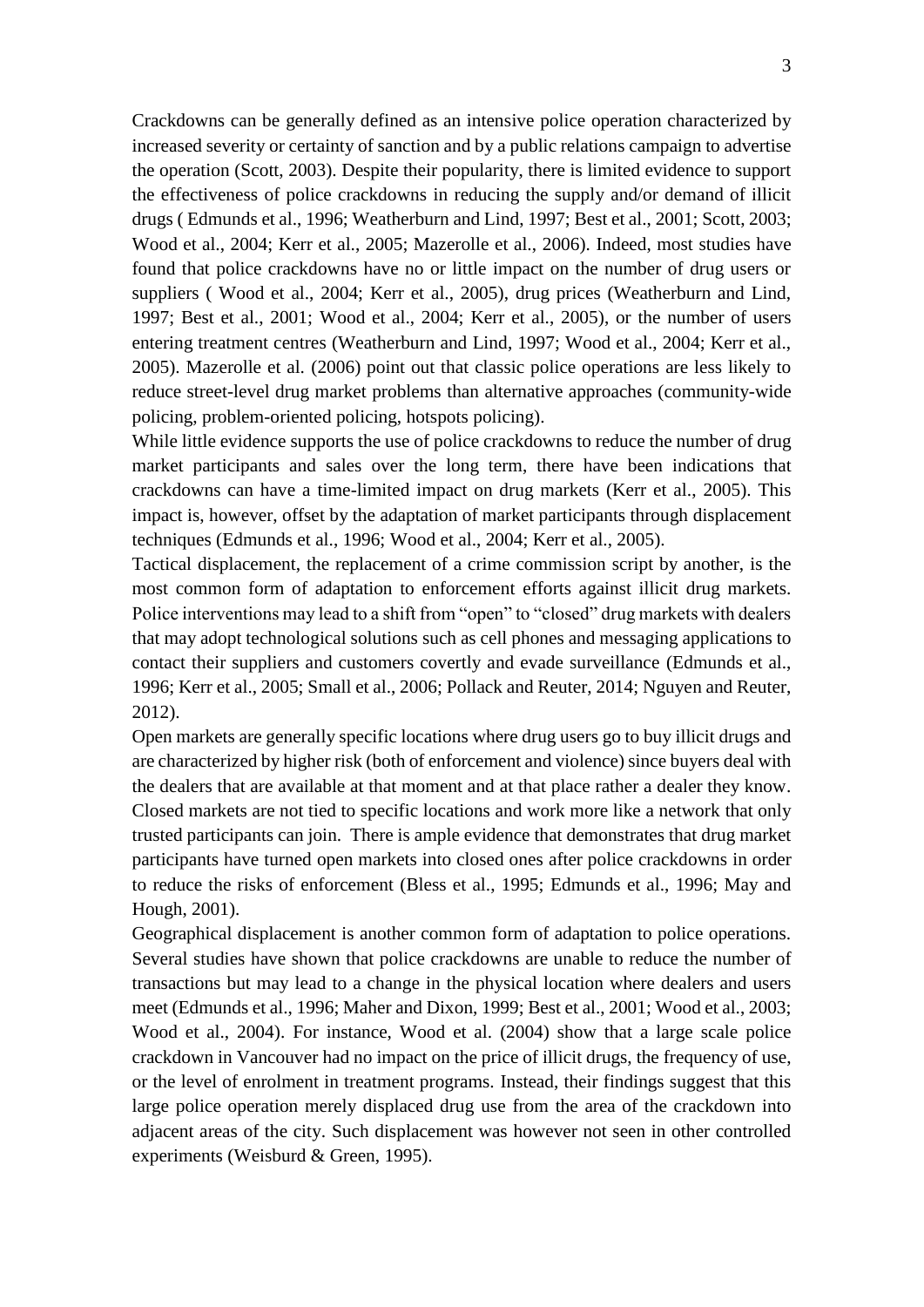#### **Cryptomarkets and law enforcement**

While displacement in traditional drug markets is well understood, there are no best practices on how to enforce online illicit markets, and even less so for cryptomarkets. This is due in part to the scarcity of enforcement operations that have targeted cryptomarkets and to the recent emergence of these online illicit markets. It is likely that the particular nature of cryptomarkets will change the size and scope of the impact of enforcement. To understand how and why this is the case, we will now describe the characteristics of cryptomarkets and their evolution over time.

Cryptomarkets are websites that allow participants to buy and sell goods and services while providing some level of anonymity (Martin, 2014). They are sometimes used to sell hacking services, fake ID cards and stolen financial information. Most of their activities however focus on the sale of licit drugs sold illicitly (prescription drugs) and the sale of illicit drugs (cannabis, stimulants, novel psychoactive substances). The cryptomarkets' innovation originates not in the development of a new stealth technology but rather from the combination of many technologies that, when combined, provide an enhanced level of anonymity to participants. These technologies protect the identity of the participants by routing all of their traffic through the Onion Router (Tor) network (Dingledine et al., 2004), making it very difficult to find the participants' IP address as well as the IP address of the servers hosting the cryptomarkets. The anonymity of the participants is further enhanced by the use of bitcoins (Nakamoto, 2008) as the method of payment for purchases. Bitcoin is a virtual currency that can be exchanged online instantly and without having to identify either end of a transaction.

The first cryptomarket was SILK ROAD (SR1), which rose to fame through a 2011 news stories by Gawker Media that described it as "the underground website where you can buy any drug imaginable" (Chen, 2011). Figure 1 shows the main page of SR1, which resembles licit merchant websites such as eBay and Amazon. The FBI estimated that total sales on SR1 from February 2011 to October 2013 were in the range of \$200 million USD (Flitter, 2015). This translates to about \$80 million USD on average per year, a figure that is close to the one provided by academic researchers (Aldridge and Décary-Hétu, 2014). This marks a sharp increase from the 2012 estimate of \$14.4 million USD by Christin (2013) who used a very similar methodology to that used by Aldridge and Décary-Hétu (2014) but represents much less than 1% of the overall illicit drug trade.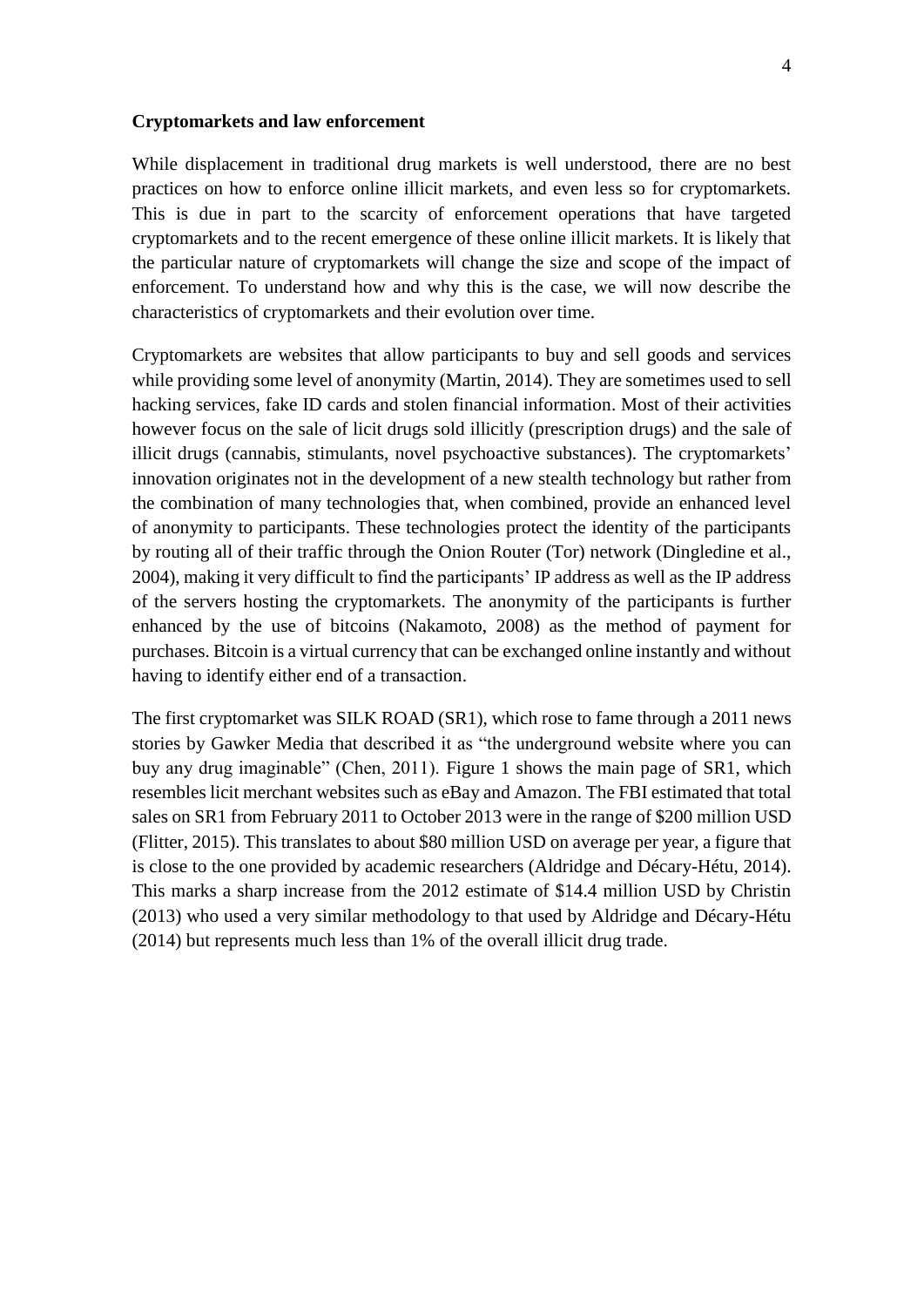

So far, two major police operations have targeted cryptomarkets. The first, on October 2, 2013, led to the shutdown of SR1 by US law enforcement, the seizure of over \$33 million USD in bitcoins, and the arrest of its founder and administrator (FBI, 2013). SR1's participants quickly moved to other cryptomarkets, including AGORA, CLOUD-NINE, EVOLUTION, HYDRA, SHEEP, and SILK ROAD 2  $(SR2)$ .<sup>1</sup> A number of these cryptomarkets were active for only a short time as they were taken down during a second police operation, "Operation Onymous," launched on November 5, 2014. Operation Onymous was a combined effort by law enforcement agencies from 16 European countries and the US and led to the arrest of 17 people, including the administrator of SR2. It also led to the seizure of over \$1.3 million USD in bitcoins, cash, precious metals, and drugs. At the time of Operation Onymous, the cryptomarkets with the most listings – the online name for a product page and a proxy for the size and relevance of cryptomarkets - were, in order, AGORA, SR2, EVOLUTION, ANDROMEDA, BLUESKY, CLOUD-NINE, and HYDRA (Buxton and Bingham, 2015).

#### **The adaptation of cryptomarket participants to police operations**

-

The launch of Operation Onymous confirmed the law enforcement's ability to target cryptomarkets and raised questions about the relative impunity and anonymity of participants. It also proved that shutting down SR1 was not a fortuitous event but possibly the first of many operations targeting cryptomarkets. Past research (Van Buskirk et al., 2014; Buxton and Bingham, 2015) concludes that the fear created by the police operation

<sup>&</sup>lt;sup>1</sup> SR2 was somewhat affiliated with SR1 as its main administrators had been moderators on SR1.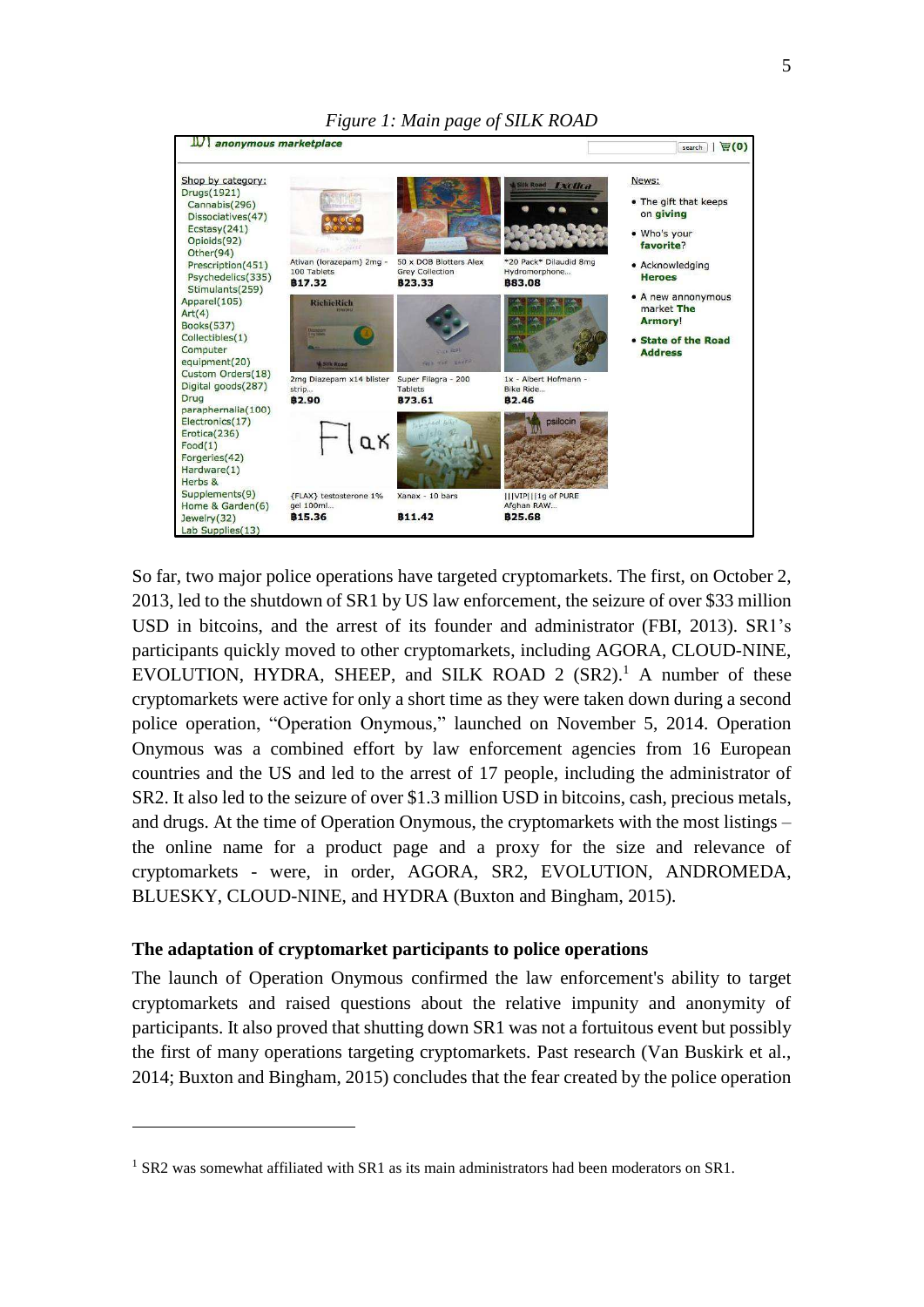against SR1 was not sufficient to deter participants who were able to adapt through displacement.

The first displacement technique used by participants was to virtually move to new cryptomarkets. In the aftermath of SR1's shutdown, many participants moved to BLACK MARKET RELOADED (BMR) and SHEEP (Van Buskirk et al., 2014). In the six weeks following the shutdown of SR, BMR saw a twofold increase in the number of dealers; SHEEP's number of dealers was multiplied by more than four. Buxton and Bingham (2015) describe a similar virtual geographical displacement of participants following Operation Onymous, with activity on AGORA and EVOLUTION increasing in the subsequent weeks. Soska and Christin (2015) provided the most comprehensive study of the longitudinal evolution of the cryptomarket's ecosystem, showing its resilience to both scams and shutting downs. The authors show that shortly after the take down of SR, a vast part of the sales were absorbed by BMR, indicating the shift of sellers and buyers to the new cryptomarket. By contrast, they find that Operation Onymous significantly affected sales in the cryptomarket system, although sales in Evolution and Agora started growing quickly after a few weeks from the police intervention.

Buxton and Bingham (2015) observe also that, following these two main police operations, participants adopted more secure communication techniques, using out-ofband communication channels and point-to-point encryption to exchange messages. Cryptomarkets implemented more secure authentication methods, such as two-factor authentication. Participants also discussed about the possibility of moving cryptomarkets to a decentralized architecture which would limit the possibility of market take downs (see OpenBazaar [2015] for an example).

#### **Modeling the impact of law enforcement on cryptomarkets**

The limited literature on the impact of law enforcement on cryptomarkets provides some insights on how cryptomarkets react to law enforcement interventions. However, as Soska and Christin outline "[t]he effect of law enforcement take-downs […] is mixed at best" (2015: 41) though the lack of evidence regarding the effect of law enforcement takedowns is not proof that there were no impact at all. Van Buskirk et al. (2014) and Buxton and Bingham (2015) limited their analysis to an evaluation of the level of activity on cryptomarkets that survived the police crackdown, which, per se, is not an evidence of displacement. Indeed, while some dealers may have moved to new cryptomarkets, the activity intensity of cryptomarkets may be lower compared to their pre-Operation Onymous level. Soska and Christin's study (2015) represents the sole pre-and-post analysis. However, their longitudinal analysis on the effect of police interventions on cryptomarkets focuses almost exclusively on sales volumes and dealers' presence. Understanding the impact of police operations goes beyond the simple analysis of the level of activity of participants and needs to consider other dimensions of the supply, demand and prices of illicit drugs. Drug policy analysts have developed a mature design method to evaluate the impact of law enforcement on traditional drug markets looking at supply (Paoli et al., 2009), demand (Kilmer, 2002) and prices (Pollack and Reuter, 2014). We intend to apply this design method to Operation Onymous.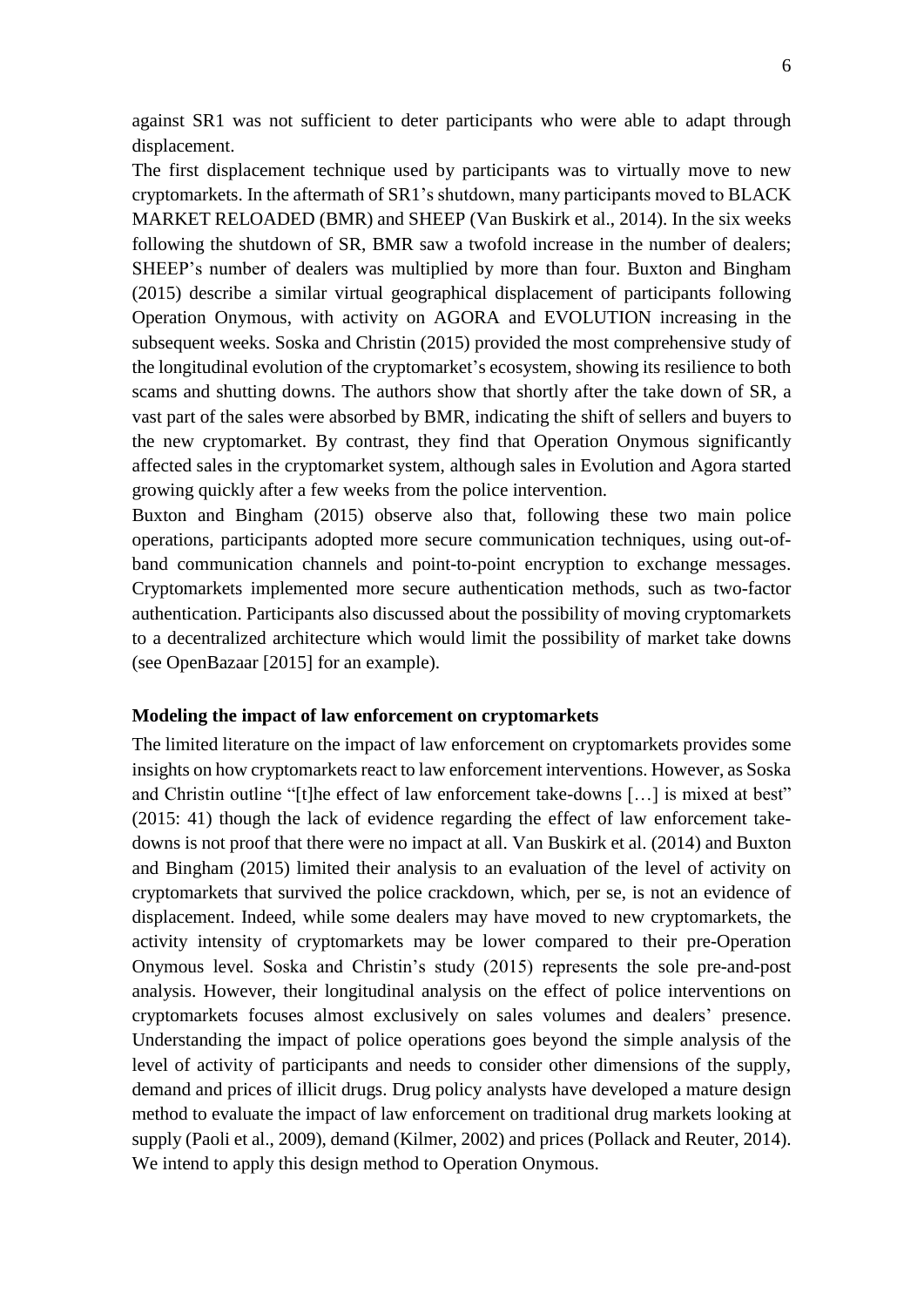The main objective of this paper is to describe and explain the impact of police crackdowns on cryptomarkets. This impact will be measured through two dimensions. The first will be the changes in the prices, the supply and the demand for illicit drugs on cryptomarkets before and after Operation Onymous. The second will be the presence of displacement of cryptomarket participants from markets that were targeted by Operation Onymous to those that were not.

Based on past research, we expect to find stable levels of activities and prices on cryptomarkets following the Operation Onymous. Police crackdowns have shown to have little to no impact on drug market activities. The virtual setting of cryptomarkets raises questions about the applicability of research on traditional drug markets to their virtual counterparts. Décary-Hétu (2014) answers some of these questions in his evaluation of the impact of multiple international and large-scale police operations targeting the community of hackers responsible for the illicit distribution of copyrighted content online (e.g., books, software, games, and movies). Using an interrupted time series model, Décary-Hétu (2014) demonstrates that there were no significant changes in the number of active hacker groups or in the number of files released online following police operations, which suggests that police operations in the physical and virtual worlds have similar outcomes.

We also expect to find a displacement of participants from markets that were shut down to markets that were not. Buxton and Bingham (2015) and Van Buskirk et al. (2014) already found support for this hypothesis and we intend to extend their findings by analyzing data collected from five cryptomarkets (AGORA, CLOUD-NINE, EVOLUTION, HYDRA, and SR2) during the months before and after Operation Onymous.

This paper provides a much more comprehensive overview of adaptation techniques used by cryptomarket participants and adopts a research design developed for researching the effect of law enforcement on traditional drug markets. This paper will be of interest to a broad range of criminologists interested in the impact of new technologies on offenders. Virtual settings are expanding quickly and attracting a greater share of organized crime (Lavorgna, 2015). Many offenders are joining online communities and markets (see Holt et al. (2008) and Holt and Lampke (2010) for examples in prostitution and computer hacking). Differences between online and offline offending are therefore likely to shrink over time. Understanding the dynamics of participation in virtual illicit markets can provide us with an interesting new methodology for understanding crime. This paper also builds on the quantitative approach of Christin (2013), Aldridge and Décary-Hétu (2014) and Soska and Kristin (2015) who have explored how virtual drug markets can be used to better understand drug trafficking in general. It goes beyond past research by analyzing cryptomarkets as an industry rather than looking at only one specific market. It also provides longitudinal quantitative-based research that allows a much more robust analysis of displacement techniques using data that is not accessible to traditional displacement studies.

Cryptomarkets provide what may be the most comprehensive dataset ever available on the impact of police operations. Past research has had to rely on controlled buys, official records, and interviews with a limited number of market participants in order to evaluate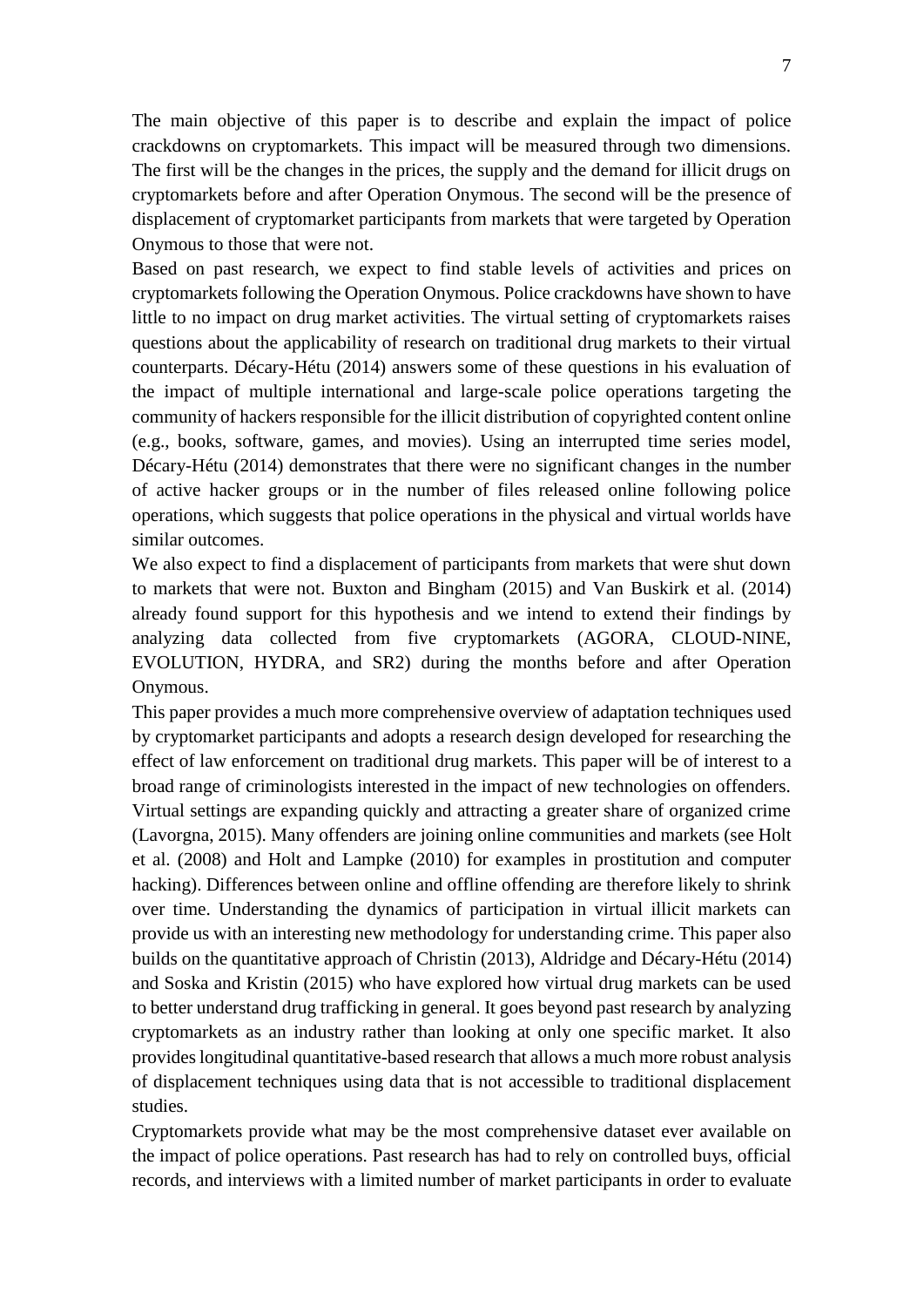the impact of police operations. With cryptomarkets, precise evaluations of the supply and consumption for drugs on those markets can be measured automatically across time. Cryptomarkets also provide an opportunity to study the evolution of drug prices. They thus provide a unique opportunity to advance the literature on displacement, offender adaptation, and the impact of police operations. The methodology used in this paper could be used to study many of the growing online communities where johns<sup>2</sup> and computer hackers meet. It could also be used to further understand some aspects of organized crime, which is increasingly moving into the virtual world (Lavorgna, 2015).

#### **Data**

-

This study uses data collected by an independent researcher who has been actively monitoring cryptomarkets since the beginning of 2014 (Branwen, 2015b; Branwen, 2015c). Branwen developed his own custom monitoring tool that logged in to cryptomarkets and extracted their listings, dealer profiles and buyers' feedbacks. While many small and large cryptomarkets were monitored by Branwen, we opted to focus on five of the largest cryptomarkets for this study: AGORA, CLOUD-NINE, EVOLUTION, HYDRA and SR2. Together, these cryptomarkets hosted the majority of all cryptomarket listings online and are therefore representative of the state of cryptomarkets during the sample period which ran from January 2014 to March 2015. Operation Onymous was launched on November 5, 2014 and led to the seizure of CLOUD-NINE, HYDRA and SR2. AGORA and EVOLUTION were not targeted by the police crackdown. Our dataset therefore contains data on the 41 weeks before or during Operation Onymous and the 21 weeks that followed. The dataset we received contained 1,746,737 listings and 136,963 dealer profiles, though many listings and dealers were duplicates from week to week. The dataset contained 226,297 unique listings and 7,280 unique dealers.

The dataset collected by Branwen is unique in that it provides an extensive look into the activities of cryptomarkets over an extended period of time. It is however not without limitations. First, while Branwen collected *some* data almost every week, he did not collect *all* of the listings, dealer profiles and customer feedbacks that were posted each week on each cryptomarket. This is due to the well-known unreliability of websites hosted on the Tor network. As a result, Branwen only collected partial snapshots of cryptomarkets each time he launched his tool. Second, Branwen's tool was also unable to infer, from its data collection, the total population of listings, dealer profiles and listings. It is therefore impossible to determine how incomplete each snapshot of cryptomarkets is. Lastly, Branwen's data collection was irregular at best. There could be anywhere from 0 to 4 snapshots taken during any given week. The quality of the data varies therefore from week to week.

These methodological issues led us to aggregate all of the data on a weekly basis (from

 $2$  Johns is a generic term that describes the men looking for escorts.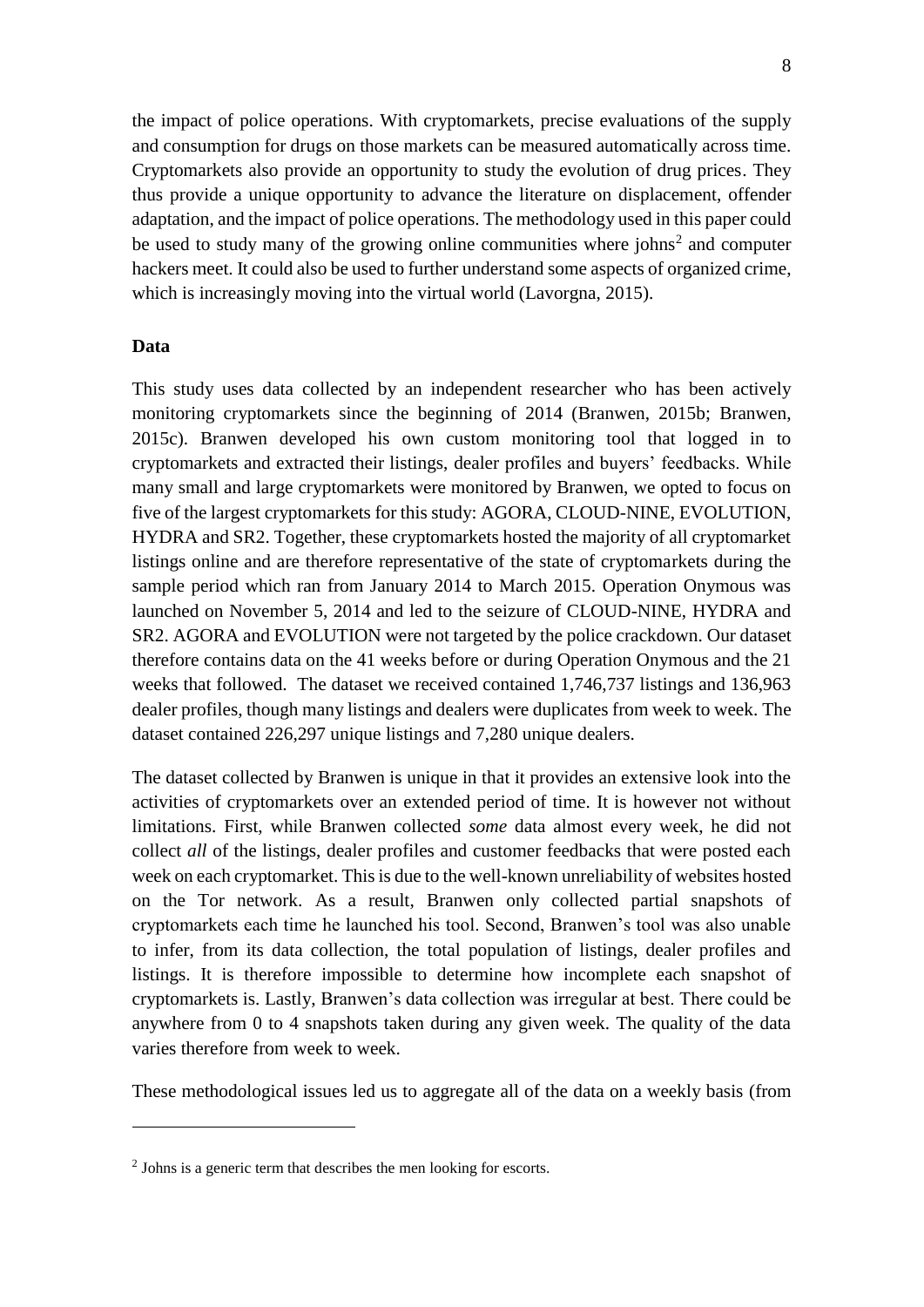Sunday to Saturday) rather than on a snapshot basis. If data were collected more than once during a week, all of the snapshots were combined and the duplicate entries were removed. Where the information had changed during the week, the most up to date information was selected. This manipulation allowed us to compensate to a substantial extent for the unreliability of the data collection by combining multiple snapshots together. The risk that an information would be missing from our dataset was reduced though not completely eliminated. While imperfect, this dataset is still to our knowledge one of only two collections of cryptomarket data that was collected for such an extended period of time and the only one accessible to the researchers. The quality of the data also changed our research design and prevented us from building interrupted time series or means difference tests. We instead rely on long-term trends in the data which are less likely to be affected by the poor quality of the data for any given week. Our data may be somewhat biased but will still be able to show the trends in the evolution of activities and prices on cryptomarkets. All our figures also present a three-week moving average (week before, week of, week after) to reduce the noise in the data.

#### **Methods**

Our research design is based on past research that measured the effectiveness of police crackdowns in the context of traditional drug markets. It takes into account indicators of prices, the supply and the consumption of illicit drugs. Table 1 at the end of this section summarizes all the indicators.

# *Prices*

Changes in the price of drugs is the first indicator of the impact of police crackdown on cryptomarket activities. We measured, for each listing, the variation of its price across time. To do so, we compared the price of a listing at week *n* to the price of the same listing at week  $n-1$  ( $\frac{P_n - P_{n-1}}{P_n + P_n}$  $P_n + P_{n-1}$ ) . Since the type and weight of drugs in listings never change, we could measure whether the price of the listing had gone up or had gone down. We repeated this measure for all listings across all weeks. We then averaged the price change for each week. Listing prices that more than doubled or were cut by more than half over the course of a week were removed from the sample as these price spikes usually occurred when a dealer was out of stock and wanted to keep the listing alive while preventing customers from making a purchase that could not be filled. Significant price cuts were often the results of dealer mistakes that were captured in the scrapes before they could be corrected. Even though prices on cryptomarkets are listed in bitcoins, all prices are displayed in US dollars (USD). Data on the exchange rate was collected from Bitcoincharts.com, a wellknown and respected website in the bitcoin community that archives the exchange rate for BTC-E, a leading exchange market for bitcoins. As dealers can peg the price of listings in bitcoins to specific prices in USD, we do not expect the exchange rate of bitcoins to affect the price trends.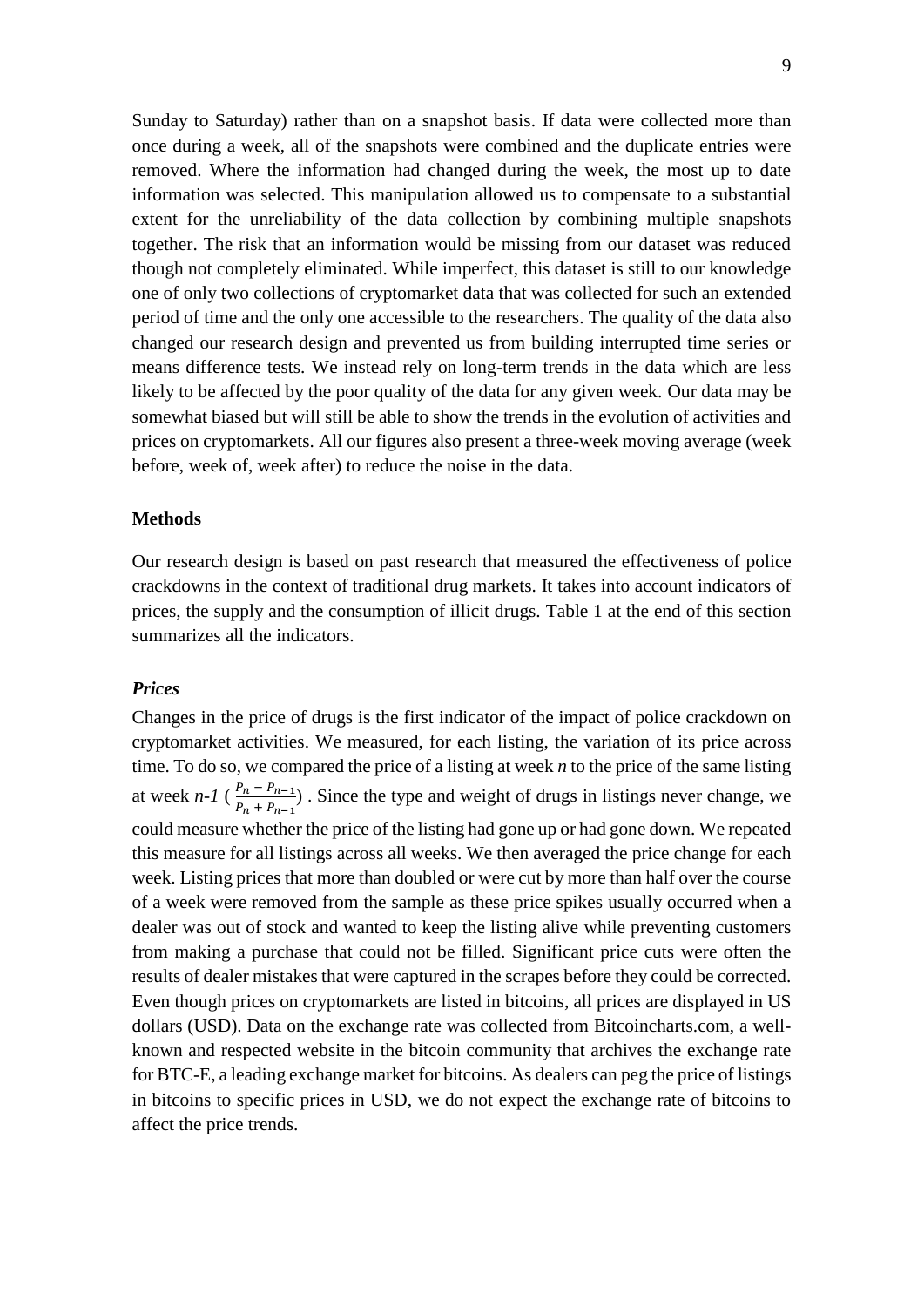# *Supply*

-

The supply side indicators provide us with evidence of the impact of police crackdowns on the activities of cryptomarkets and the displacement capacity of drug dealers. Our analyses focus on the number of active dealers, the number of new dealers for each week, the total number of listings and the displacement of dealers across cryptomarkets. To improve the reliability of the analyses of supply, the names of dealers across all markets were compared using the Levenshtein distance, which calculates the number of characters that need to be changed to convert one string to another.<sup>3</sup> All dealer names were compared to each other and those that were the closest (Levenshtein distance of 25% or less of the number of characters in the dealer name) were manually compared to make sure that they did not represent the same dealer as dealers sometimes opened accounts on different markets using different but very similar names (ex: *\**weed\_dealer*\** and *\*\**weed\_\_dealer*\*\**) *4* . This method allowed us tie together accounts with different names. To measure the number of active dealers, a list of dealers was compiled from the listings (which provide the dealer's name) and the dealer profiles. Duplicate dealer names in each week were then removed. Dealers with no feedback during a week were considered to be inactive for that week and removed from the sample. As it is easy to create a dealer profile, many dealers put up listings on cryptomarkets but never have an actual sale, leading to an overestimation of the size of supply if we use number of available dealers. As a control measure, the proportion of active dealers was compared to the total number of dealers to detect changes or possible manipulation of the data.

We also assessed the number of new dealers on AGORA and EVOLUTION for each week between August 2014 and January 2015. We limited our analysis to these two markets as they are the only two that survived to the police crackdown. We also limited our sample period in order to focus on the trends immediately before and after the police operation. The short lifespan of dealer profiles (Soska and Christin, 2015) also suggested that extending the sampling period would increase noise and would include dealers that had stopped dealing for reasons unrelated to Operation Onymous.

We measured the availability of products through the number of listings posted each week on all cryptomarkets before the operation and on AGORA and EVOLUTION following it.

Finally, to test the displacement effect of Operation Onymous, we measured the number of dealers who moved to other markets following the police intervention. We classified dealers active in the five weeks leading to Operation Onymous according to three categories: 1) those selling only on cryptomarkets shut down during Operation Onymous; 2) those selling only on cryptomarkets that were not shut down during Operation Onymous and; 3) those selling on both cryptomarkets that were shut down during Operation Onymous and those that were not. Given the short lifespan of most dealer

 $3$  The Levenshtein distance between compute and commute is 1, as changing one character,  $p$ , transforms the first string into the second.

<sup>&</sup>lt;sup>4</sup> These are not actual dealer names but are indicative of the differences found in dealer names.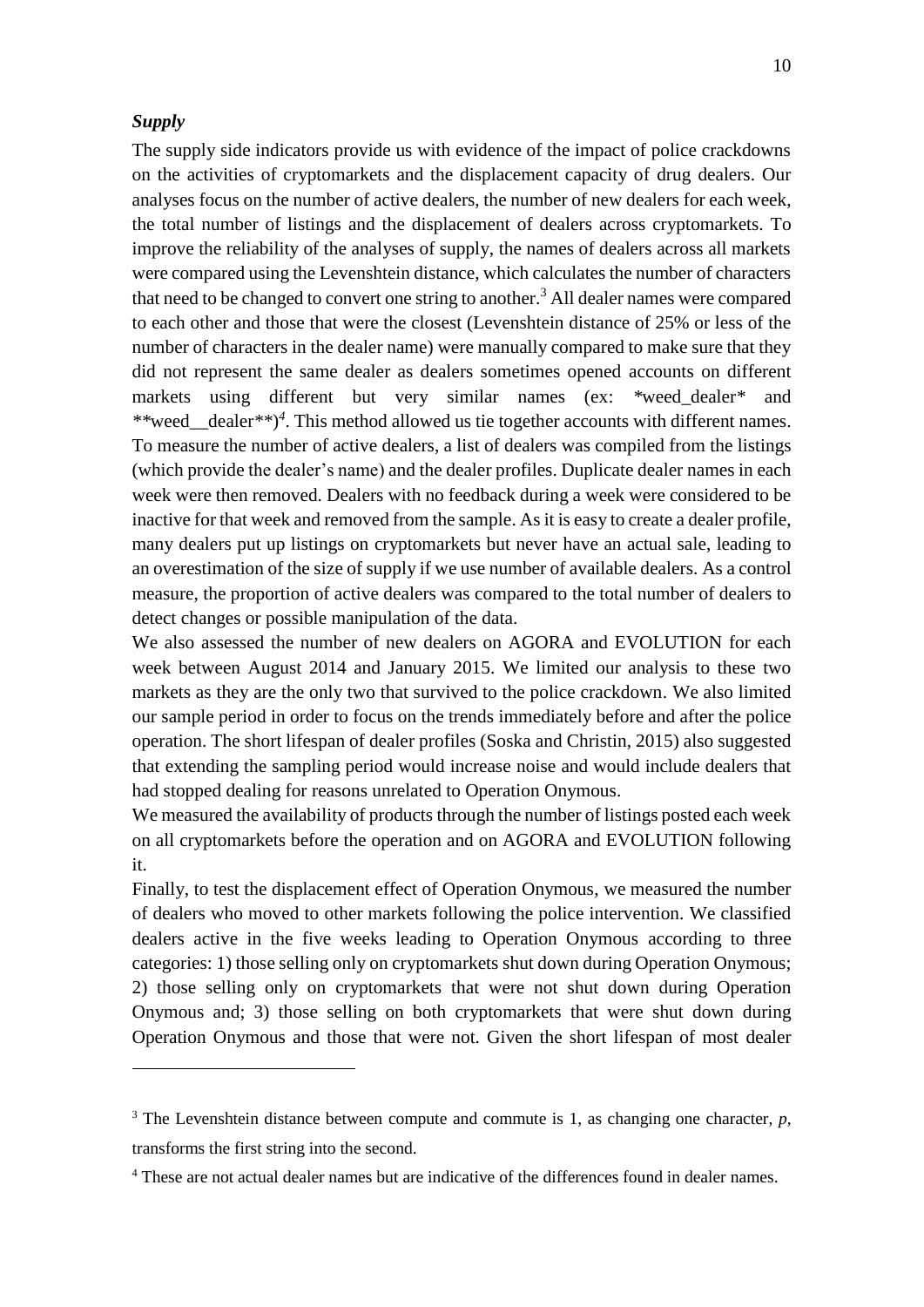accounts (Soska and Christin, 2015), including all past dealers might have artificially increased the number of dealers who had stopped selling following Operation Onymous. The number of dealers in each of the three categories who continued to sell on AGORA and EVOLUTION after Operation Onymous was measured at 4 weeks, 8 weeks, and 12 weeks after Operation Onymous to detect a possible cooling down period.

It is possible that some dealers moved to physical drug markets following Operation Onymous. However, it is not possible to assess displacement to traditional drug markets or to distinguish dealers who stopped selling drugs following Operation Onymous from those who changed their dealer name but continued to sell on other cryptomarkets. Still, analysis of the displacement of those dealers we can track is likely to generate some insights into the displacement of dealers at the aggregate level.

#### *Consumption*

-

The *consumption* of drugs was measured by two indicators. The first, the number of feedbacks posted each week, was built using data on feedbacks from HYDRA, EVOLUTION, and  $SR2<sup>5</sup>$  Further feedback data were collected in dealer profiles on AGORA, CLOUD-NINE, HYDRA, and EVOLUTION.<sup>6</sup> In all of these markets, dealer profiles detailed the aggregated number of feedbacks for each dealer across all their listings. To merge the two datasets, we aggregated the feedback data from the listings for each dealer for each week. We then compared this to the data from the dealer profile for the same week. If the two numbers did not match, we kept the bigger of the two. The number of feedbacks is the best proxy available for consumption of drugs on cryptomarkets. Buyers are strongly encouraged to leave feedback for each transaction and do so most of the time. Past evaluations of the correlation between the number of feedbacks and the advertised number of sales of vendors has shown a very high correlation (Aldridge and Décary-Hétu, 2014). The second indicator is the average market share controlled by dealers also refered to as the concentration of sales. To assess it, we divided the number of feedbacks of each dealer by the total number of feedbacks from all dealers on the same market. We limited our analysis to AGORA and EVOLUTION to provide a more robust comparison before and after Operation Onymous. Table 1 report the indicators that we used to understand the effect of Operation Onymous on cryptomarkets.

<sup>&</sup>lt;sup>5</sup> CLOUD-NINE did not provide any feedback information in its listing pages. Listings on AGORA only presented the last 20 feedbacks, preventing us from measuring the exact number of feedbacks for each listings.

<sup>&</sup>lt;sup>6</sup> On EVOLUTION, the dealer profiles listed number of feedbacks up to 1,500. Dealers with more than 1,500 feedbacks were listed as having 1,500+ feedbacks. Given the small number of dealers with 1,500+ feedbacks, these dealers were removed from the datasets.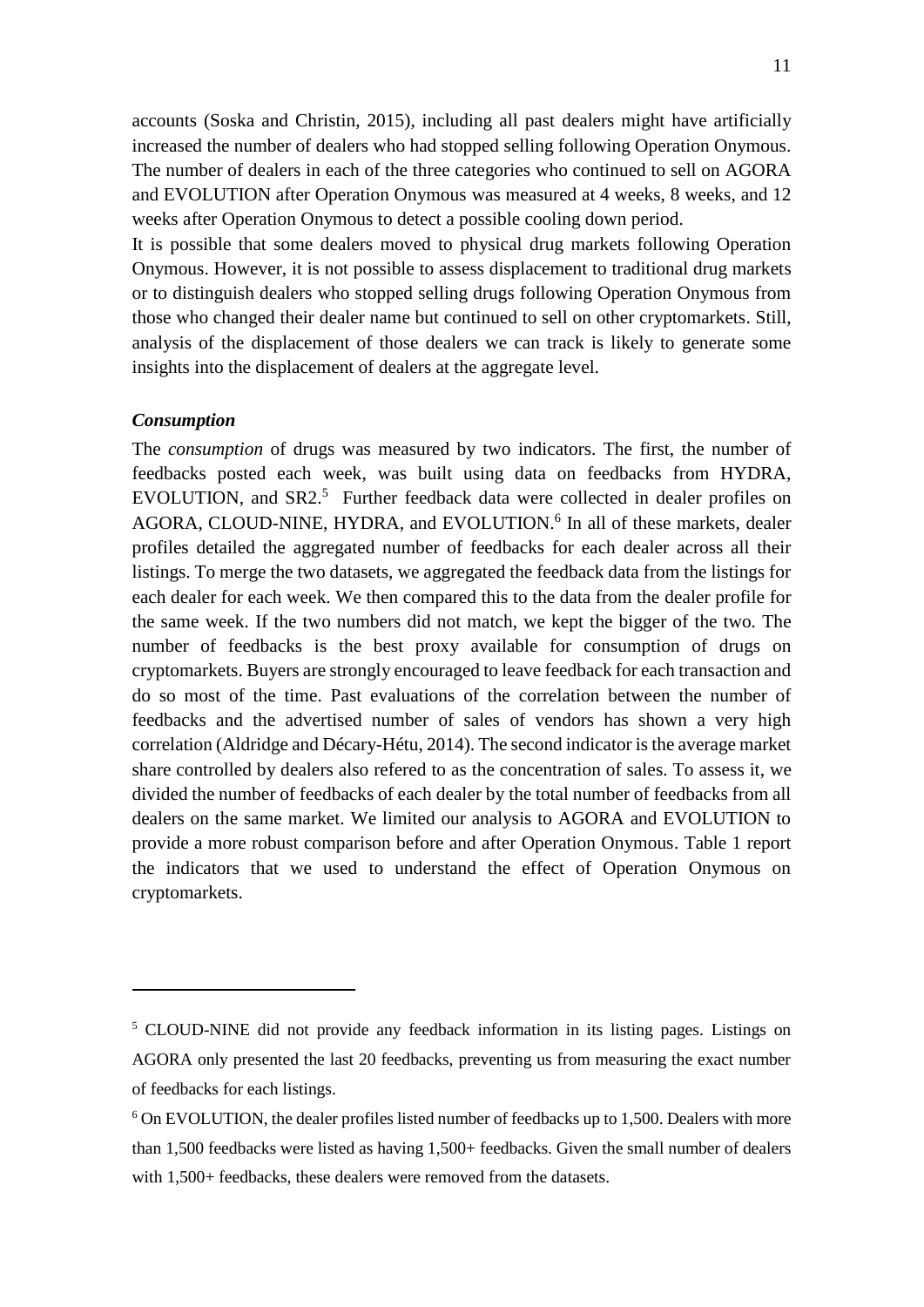| <b>Dimension</b>   | <b>Variable</b>                                                | <b>Period</b>     |
|--------------------|----------------------------------------------------------------|-------------------|
| <b>Price</b>       | Average price change of listings                               | Jan 2014–Mar 2015 |
| <b>Supply</b>      | Number and proportion of active dealers                        | Jan 2014–Mar 2015 |
|                    | Number of new dealers (AGORA,                                  | Aug 2014-Mar 2015 |
|                    | EVOLUTION)                                                     |                   |
|                    | Displacement of dealers across cryptomarkets Dec 2014-Feb 2015 |                   |
|                    | Number of listings                                             | Jan 2014-Mar 2015 |
| <b>Consumption</b> | Number of feedbacks                                            | Jan 2014-Mar 2015 |
|                    | Concentration of sales                                         | Jul 2014-Mar 2015 |

*Table 1. Summary of methods and sampling period* 

#### **Results**

We begin our analyses by looking at trends in drug price changes across all five cryptomarkets (AGORA, CLOUD-NINE, EVOLUTION, HYDRA, and SR2) for the 41 weeks that preceded the police operation as well as the 21 weeks that followed it. Figure 2 shows that prices did not change drastically after the operation, staying well below a 2% average price change. Prices dropped during the first weeks of the sampling period but this could be explained by the drop in price of the value of bitcoins. On some markets dealers could peg their listing price (which had to be in bitcoins) to the US dollar but not all markets had that feature enabled from the start, which could explain the drop in price. As the price of bitcoins continued to fluctuate, the impact on markets seemed to disappear. There is a slight drop in the price of listings following Operation Onymous, but this drop is not significantly different from the many others that occurred during our sampling period. Figure 2 demonstrates the stabilization of prices over time. The largest peaks and valleys are found at the beginning of the sampling period when the markets were not yet mature. Over time, the price of listings generally varies by less than 3%, a change that could be the result of having to convert the price of drugs into bitcoins.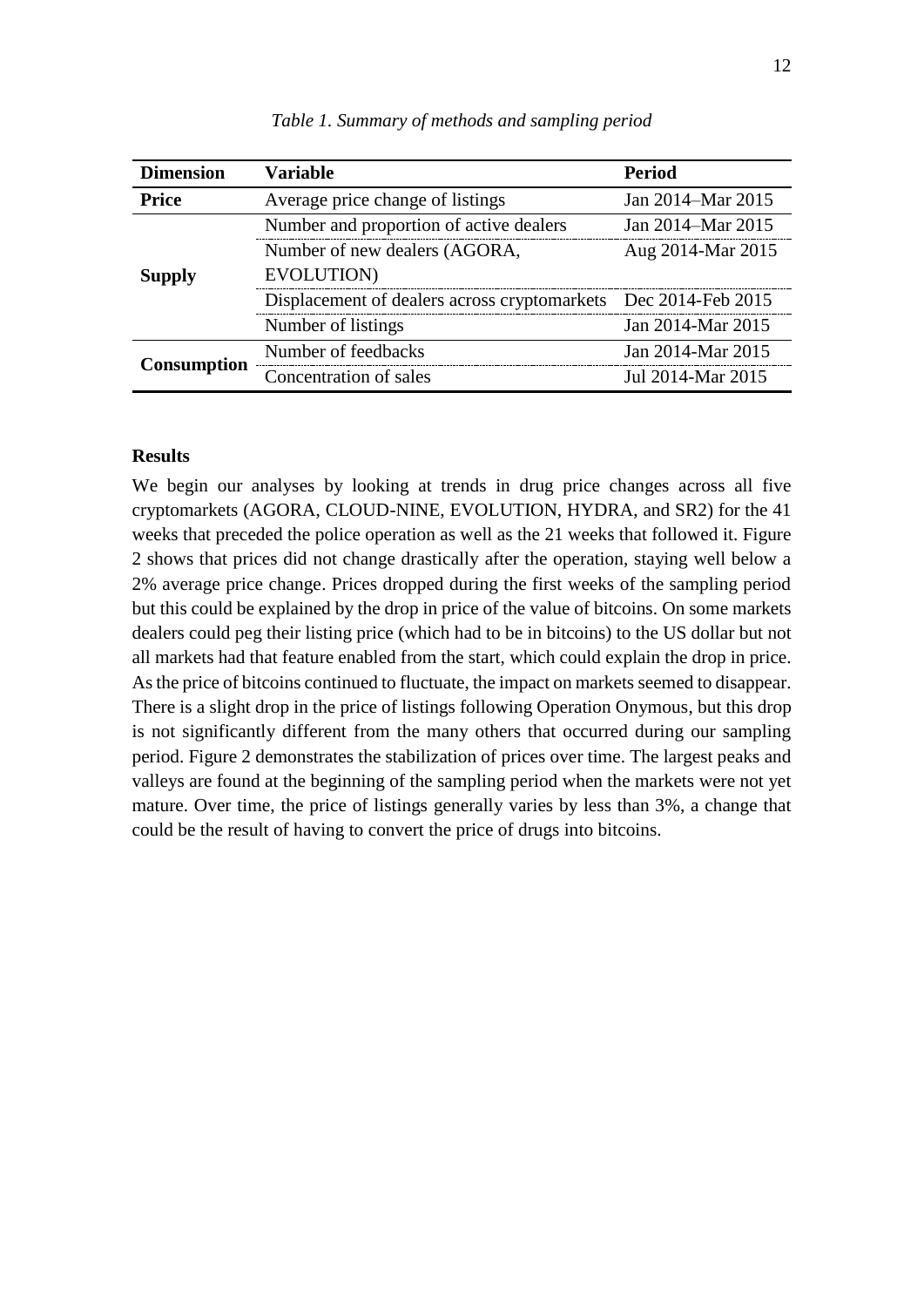

0 - 0 - 0 - 0 -

27.88

*Figure 2. Average price change of listings per week in AGORA, CLOUD-NINE, EVOLUTION, HYDRA, and SR2* 

Moving to the supply side of drug markets, Figure 3 presents the evolution of the number of active dealers (those with at least one feedback during the prior week) over time. It shows a largely upward trend in the number of dealers in the five cryptomarkets in the period before Operation Onymous. In the period that followed Operation Onymous, the number of active dealers on AGORA and EVOLUTION registers an important drop. This drop stops in December 2014 when the number of dealers appears to increase again. The increase is particularly striking in the case of EVOLUTION, the market that contains the largest share of active dealers. At the end of the sampling period, the number of active dealers appears to have risen almost to its high of October 2014, even though only two markets out of five were still active. The upward trend in the number of active dealers that began in December 2014 suggests that the number of active dealers might have surpassed its high for the year if the sampling period had been extended. The total number of dealers appears to follow a similar trend to that of active dealers. The proportion of active dealers hovers between 55% and 70% for much of the sampling period, meaning that there was no vast increase in the number of inactive dealers before or after Operation Onymous.

Operation Onymous **Inflation Bitcoins** (Weighted price)

 $Q_0^x$ 

-12%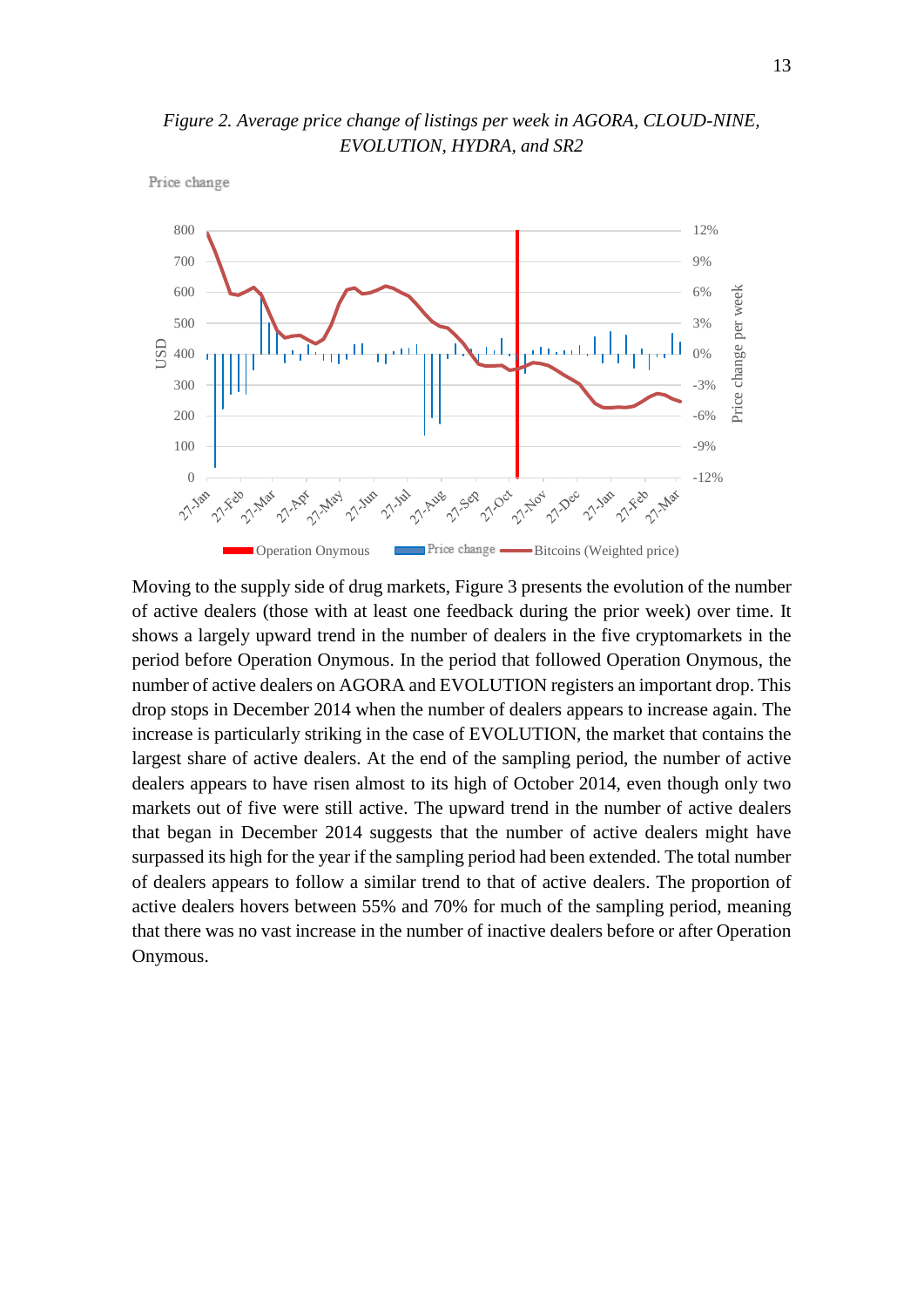*Figure 3 Number and proportion of active dealers per week on AGORA, CLOUD-NINE, EVOLUTION, HYDRA, and SR2* 



Figure 4 investigates the displacement impact of Operation Onymous further by presenting the number of new dealers who signed up on AGORA and EVOLUTION each week. It shows a largely upward trend in the number of new dealers on both markets before Operation Onymous, suggesting that the cryptomarkets were in an expansion phase. Following Operation Onymous, this trend is reversed and shows a decrease in the number of new dealers for the following weeks. The number of new dealers per week only increases again at the beginning of 2015.

Figure 4*. Number of new dealers signing up on AGORA and EVOLUTION per week* 



[Table 2](#page-15-0) presents the percentage of dealers who continued to sell illicit drugs in cryptomarkets after Operation Onymous. The results show that Operation Onymous had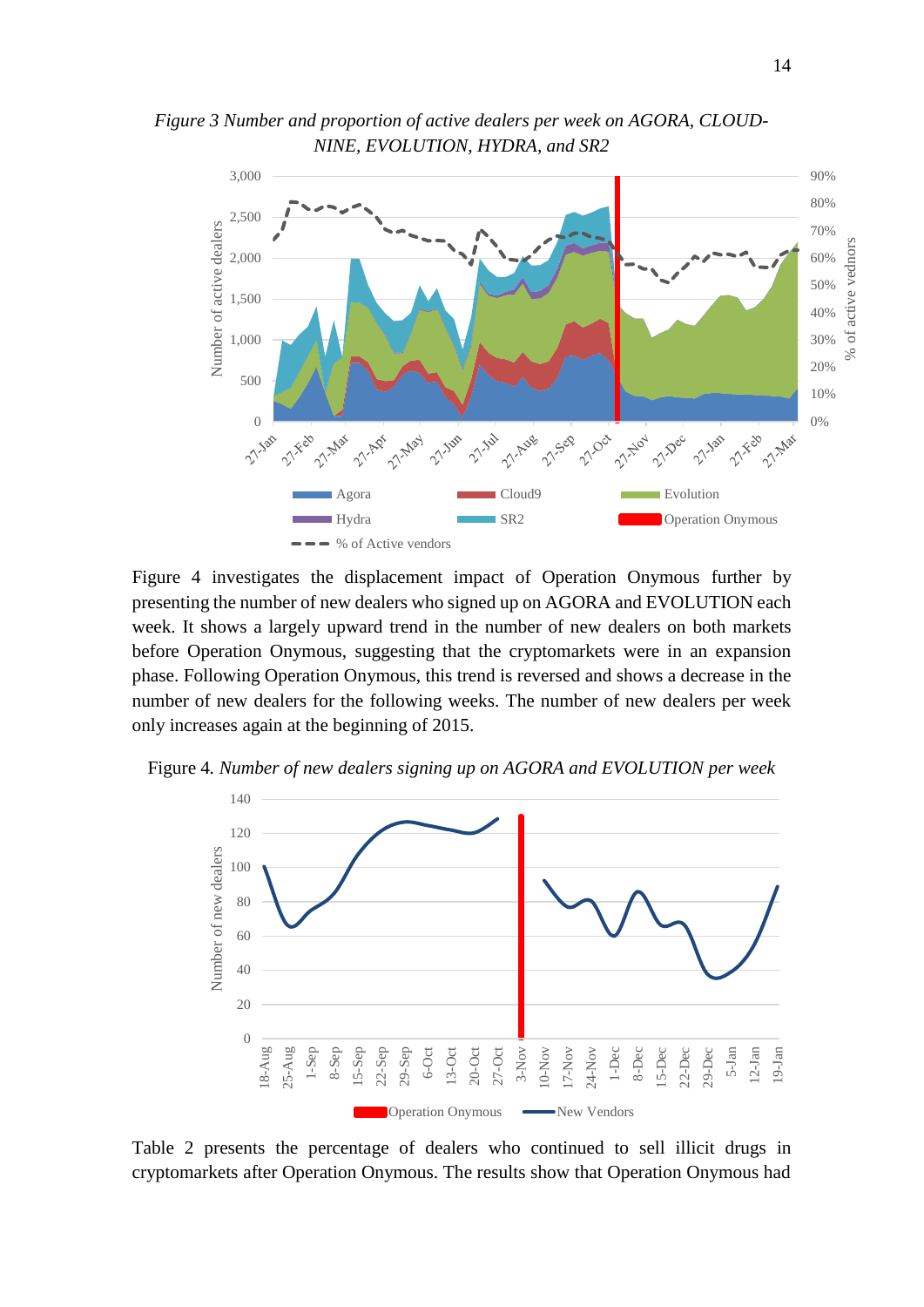the strongest impact on dealers of cryptomarkets that were shut down (CLOUD-NINE, HYDRA, and SR2). The first row of [Table 2](#page-15-0) shows that in the 4 weeks following Operation Onymous, only 6% of dealers who were exclusively active on markets that were shut down displaced their activity to AGORA and/or EVOLUTION. This proportion increased to 7% and 8% respectively in the 8 and 12 weeks that followed the operation, an increase that is too small to be interpreted as significant or otherwise. The proportion of dealers originally active on AGORA and EVOLUTION who stopped selling following Operation Onymous is much lower. Only 25% of dealers quit selling drugs in the 4 weeks following the police operation while 75% of them continued dealing on AGORA and/or EVOLUTION. This proportion increases to 80% and 81% in the 8 and 12 weeks following Operation Onymous. Dealers who were active on both cryptomarkets that were shut down and those that were not continued to sell in a majority of cases (86% after 4 weeks). This proportion increases to 89% after 12 weeks. These results per se are not indicative of the deterrence impact of Operation Onymous. Indeed, it is still possible that dealers who appeared to have ceased their illicit activities used a tactical displacement to sell in physical instead of virtual markets. It is also possible that dealers changed their dealer name to reduce the risks of being associated with their past activities on markets that were shut down. It is possible, finally, that dealers moved to cryptomarkets other than AGORA and EVOLUTION.

| Still selling X weeks after Operation Onymous | 4 weeks | 8 weeks | 12 weeks |
|-----------------------------------------------|---------|---------|----------|
| Dealers from markets that were shut down      | 6%      | 7%      | 8%       |
| Dealers from markets that were NOT shut down  | 75%     | 80%     | 81%      |
| Dealers from both types of markets            | 86%     | 88%     | 89%      |

<span id="page-15-0"></span>*Table 2. Displacement of dealers across cryptomarkets after Operation Onymous* 

Figure 5 presents the number of listings per week, a measure roughly comparable to the availability of illicit drugs in traditional drug markets. The main outcome of Operation Onymous was the elimination of the listings on CLOUD-NINE, HYDRA, and SR2. The impact on AGORA and EVOLUTION appears to be marginal. Indeed, while the total number of listings available in cryptomarkets dropped in the weeks immediately following the operation, the number of listings in the remaining markets remained stable. This suggests that Operation Onymous was unable to substantially affect the availability of drugs on cryptomarkets. Indeed, even though the total number of listings decreased, the large number of listings still online probably offered enough supply to satisfy all potential customers.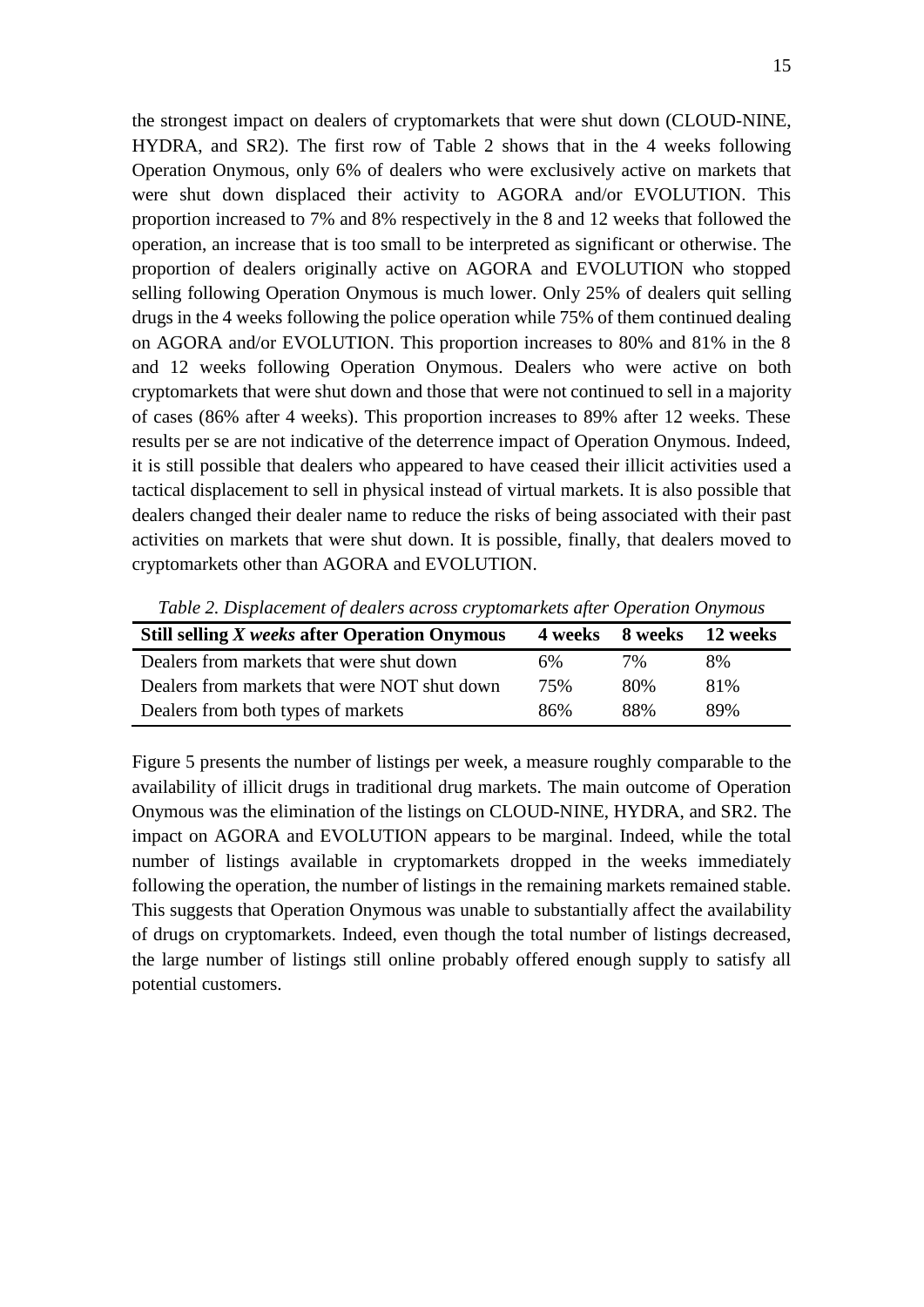70,000 60,000 Number of listings 50,000 40,000 30,000 20,000 10,000 0 0 21-May **10 - 11 Mai** 27.100 27.588 27-1284 27.101 27. Aug 27.004 27.200 27.588 27.7104 ■ Agora ■ Cloud9 ■ Evolution ■ Hydra ■ SR2 ● Operation Onymous

*Figure 4. Number of listings per week on AGORA, CLOUD-NINE, EVOLUTION, HYDRA and SR2* 

Moving to the consumption side of cryptomarkets, Figure 6 presents the evolution of the number of feedbacks per week, a proxy for the number of sales on AGORA, CLOUD-NINE, EVOLUTION, HYDRA, and SR2. Until Operation Onymous, the number of feedbacks posted each week continued to increase. Operation Onymous appears to have a chilling effect on sales, as the number of feedbacks drops between the week of November 3, 2014 and the week of December 29, 2014. The effect of the operation extended beyond CLOUD-NINE, HYDRA, and SR2, reducing sales on AGORA and EVOLUTION for the period between November 3 and December 29. Figure 6 demonstrates the presence of a nine-week cooling down period during which the number of sales appears to decrease. Starting in the first week of 2015, the number of feedbacks per week rebounds, however, eventually surpassing by far the number of feedbacks posted before Operation Onymous. This growth is particularly evident in the case of Evolution, which moves to account for about 72% of all feedbacks.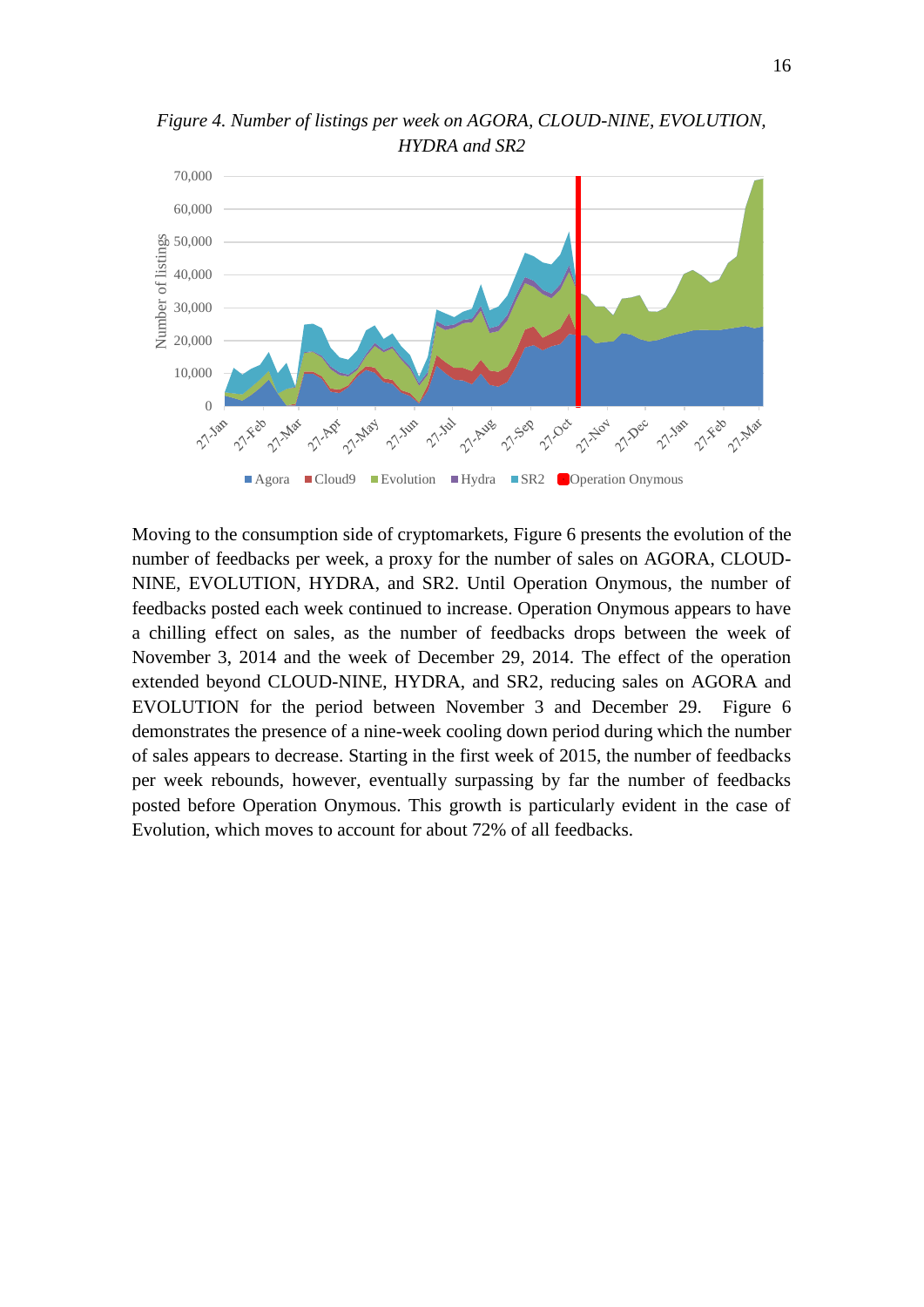

*Figure 5. Number of feedbacks per week on AGORA, CLOUD-NINE, EVOLUTION, HYDRA, and SR2* 

■ Agora ■ Cloud9 ■ Evolution ■ Hydra ■ SR2 ■ Operation Onymous

Finally, Figure 7 shows the average concentration of feedbacks for dealers on AGORA and EVOLUTION as well the number of active dealers for the two markets. This figure shows data for the period between the weeks of July 14, 2014 and March 14, 2015. Unlike the previous figures, we do not report values for the first half of 2014 because the spikes in this period would add noise to the trend that follows Operation Onymous. Indeed, between January and June 2014, values on the concentration of sales show an unstable trend, with spikes and valleys ranging between 0.1% and 0.8%. However, beginning in July 2014, concentration of feedbacks is quite stable, though decreasing. Operation Onymous stopped this decreasing trend, changing the slope of the curve and stabilizing the concentration of sales around 0.1%. This indicates that the operation affected the behaviour of buyers, who, in response to it, concentrated their purchases with a lower number of dealers.

The trend for the whole time series (from January 2014 to March 2015) suggests that after an initial period where a few dealers captured a larger share of feedbacks, the number of buyers, dealers, and sales increased, leading to higher competition and a smaller market share for dealers in general. As we saw with drug price changes, cryptomarkets appear to stabilize in the weeks that lead to Operation Onymous. The police operation affected this equilibrium.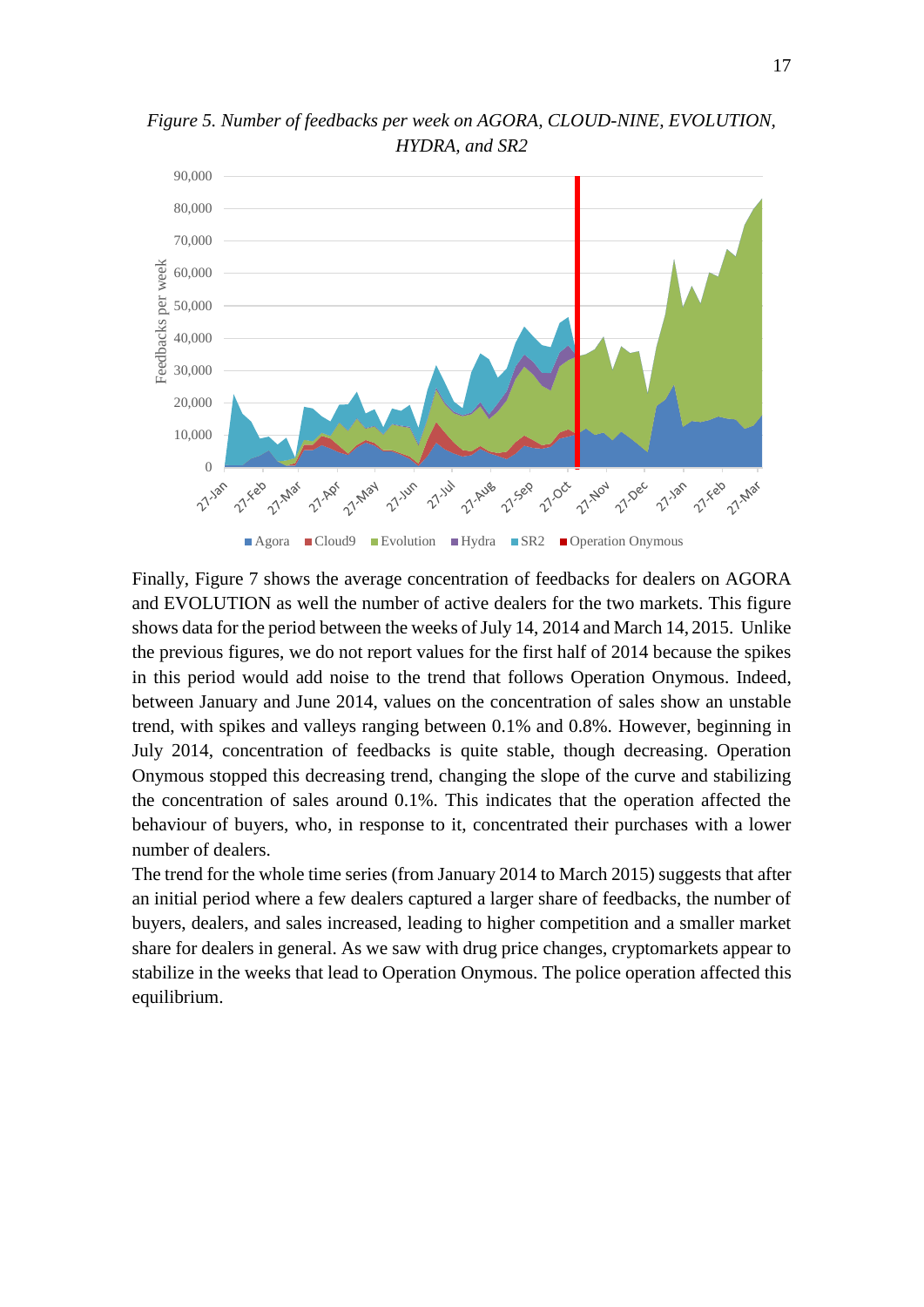*Figure 6. Concentration of feedbacks per week and number of active dealers per week on AGORA and EVOLUTION* 



### **Discussion**

Our results demonstrate, first and foremost, the diffusion of the benefits of Operation Onymous. The operation, though directed at CLOUD-NINE, HYDRA, and SR2, impacted the supply and consumption of drugs on AGORA and EVOLUTION. Indeed, in the weeks that followed Operation Onymous, the total number of dealers and the number of new dealers who registered on AGORA and EVOLUTION each week dropped. Furthermore, the vast majority of dealers on markets that were shut down did not displace to AGORA and EVOLUTION. A much smaller number of dealers on markets that were not targeted also quit selling. On the consumption side, the number of sales (as estimated by the number of feedbacks) also dropped.

While impressive at first, these results are offset almost completely when we look at the impact of Operation Onymous over the longer term. The number of active dealers recovered to almost its pre-operation level within a month; the number of new dealers per week took a bit longer, at two months. On the consumption side, the number of sales appeared to be twice as high two months after Operation Onymous as it had been before. Our results, in line with past research on physical drug markets (Weatherburn and Lind, 1997; Best et al., 2001; Wood et al., 2004; Kerr et al., 2005), demonstrate that the police operation had a deterrent effect but one that was limited in time to one or two months.

Brixton and Bingham (2015) and Van Buskirk et al. (2014) have suggested that police operations could actually be beneficial for cryptomarkets in general as they increase awareness of the virtual drug markets among drug users and dealers. Such an impact is not apparent in our results. The rate at which new drug dealers entered the markets was lower in the follow-up period than in the period before Operation Onymous. The number of active dealers was also lower. On the consumption side, the number of sales (as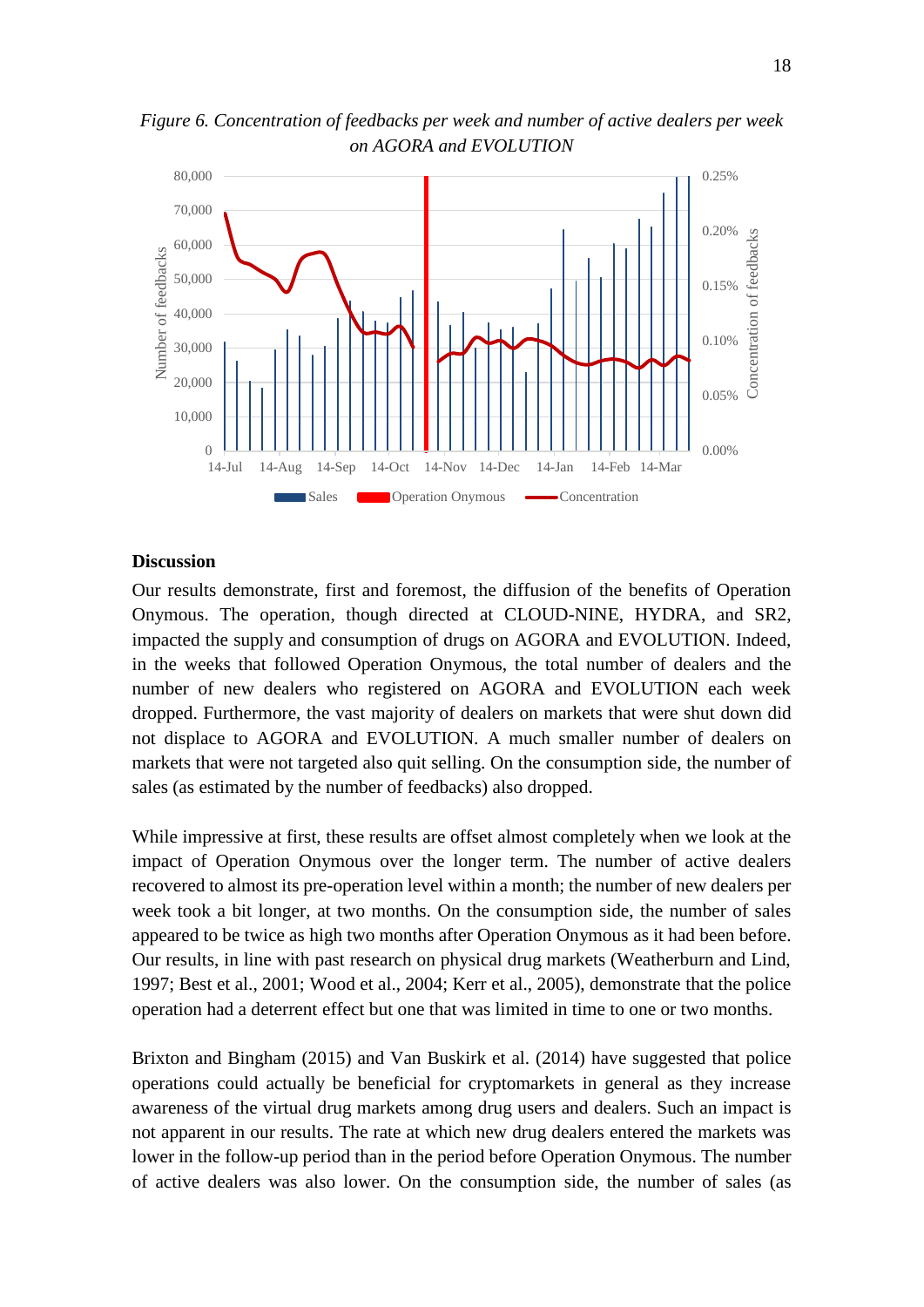measured by feedbacks) vastly increased in the months that followed Operation Onymous. It is not possible at this point to distinguish between the effect of an increased awareness of cryptomarkets among drug users and the organic growth that cryptomarkets had been experiencing before the police operation. The creation of the Tor browser has vastly improved the ease of access to cryptomarkets but there are still technological challenges, such as the management of bitcoins, which market participants have to solve before they can become active participants. These technological hurdles could explain the lack of impact of the publicity or the month or two delay between the publicity associated with Operation Onymous and the rise in sales.

More surprising was our finding that Operation Onymous was able to deter almost all of the active dealers in CLOUD-NINE, HYDRA, and SR2. Indeed, only a very small fraction of dealers who were selling on these markets displaced to AGORA and EVOLUTION. This does not indicate per se that dealers stopped dealing in illicit drugs. Dealers could have changed their dealer name, moved to other cryptomarkets, or simply stopped selling online (but continued to sell in / move to physical markets). Testing either of these hypotheses is beyond the scope of this paper but suggests that virtual dealers are, just like physical drug dealers, more risk-averse than profit-oriented (Leclerc and Wortley, 2014; Reuter and Kleiman, 1986). It is possible that, in their view, the risk associated with their dealer name exceeded the profits they could generate through their established reputation. This is somewhat surprising, given the low risk of arrest of dealers, even following a major police operation (Branwen, 2015a). Of course, it is also possible that dealers waited more than the 12-week follow-up period of this study to transfer their accounts to the new markets.

Regarding the prices of drugs before and after Operation Onymous, there is no evidence that prices increased following Operation Onymous, despite the assumptions of the Risks and Price model (Reuter and Kleinman, 1986). Indeed, it seems that while a portion of dealers stopped selling, those that kept on selling did not raise their prices. This suggests that the perception of risks by dealers who continued to sell remained the same. It may also suggest that dealers were not able to take advantage of the reduced level of competition following Operation Onymous by increasing their prices or gaining a greater control over the market. As in physical drug markets, dealers in cryptomarkets are "pricetakers rather than price-givers" (Paoli, 2002: 67). An alternative explanation is that dealers sought to preserve the loyalty of their customers by maintaining their prices at the same level. The risk analysis of dealers who continued to sell appears to be different than that of dealers who stopped selling following Operation Onymous. Indeed, though we were unable to track all of them, some dealers apparently perceived risks to be so high that they decided to stop selling online. A last explanation would be that the dealers did not change their listings but instead changed the product they shipped. Dealers could cheat their customers by sending smaller weights than advertised or by reducing the amount of active ingredients in their drugs. This technique would have the benefit of keeping the prices at the same level and of increasing the dealers' profits to match the new level of risks. Further investigation will be needed to better understand how and why the perception of risks of dealers varies in time and whether changes in the level of satisfaction of buyers could be used to detect adaptation techniques that cheat customers.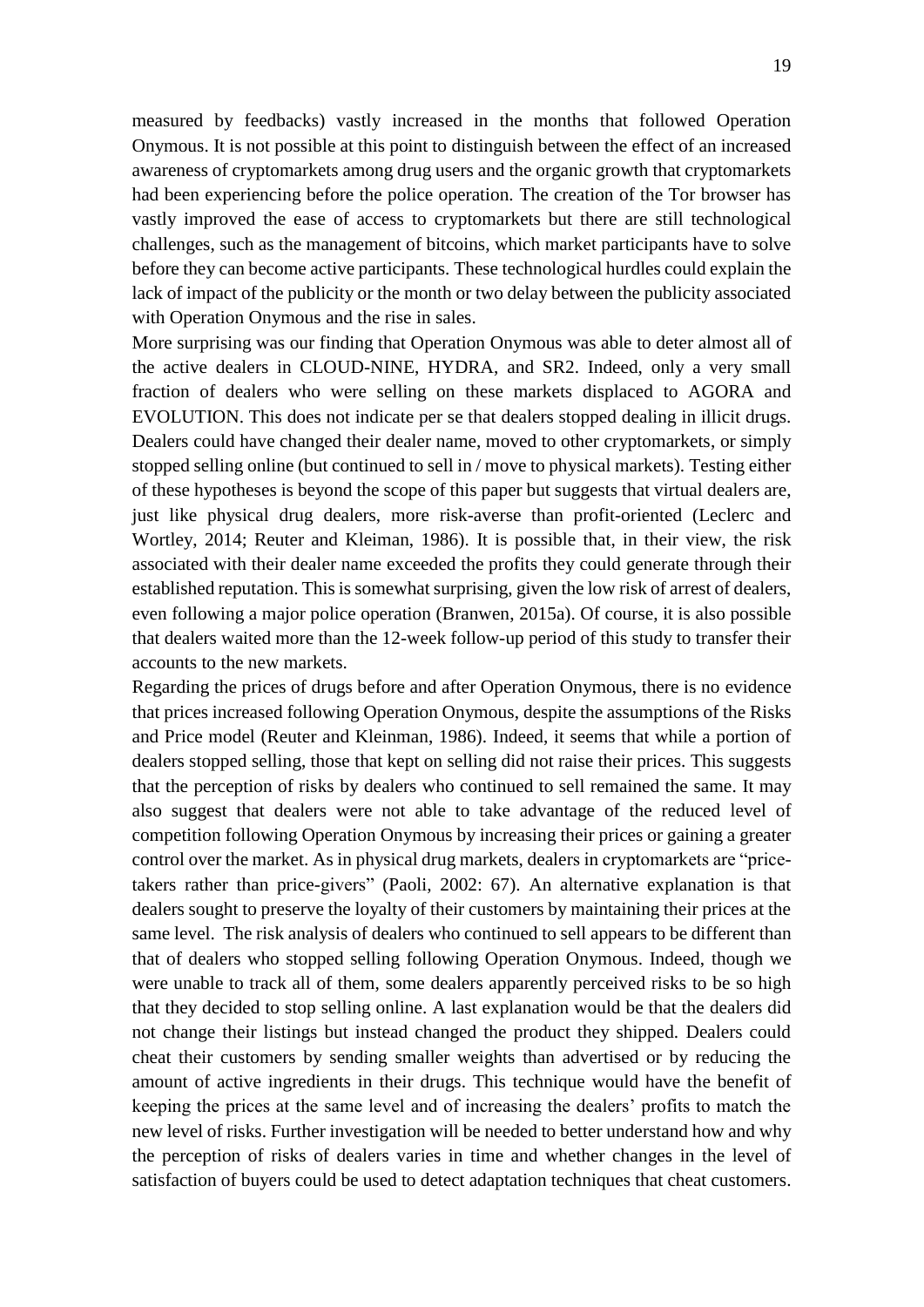Just as in a traditional drug market, buyers in cryptomarkets adapted to the increased level of enforcement through tactic displacement. Indeed, in the weeks following the operation the concentration of sales show almost opposite trends. As a consequence of the higher perception of risk of being arrested by law enforcement agencies, buyers in cryptomarkets adapted, concentrating their purchases with a lower number of dealers. As open drug markets have often turned into closed ones (Edmunds et al., 1996; May and Hough, 2001; Bless et al., 1995), cryptomarket participants may adapt to a police crackdown by concentrating their transactions with fewer but trusted dealers. The possibility of safely adapting to the higher level of enforcement may explain why Operation Onymous was less effective against buyers than dealers. Indeed, the drop in the volumes of sales per week after the operation is less pronounced than the fall in the number of active dealers. This discussion on the average price change and the rapid recovery of cryptomarkets highlights the maturity of virtual illicit drug markets. According to most measures, it appeared to be business as usual on AGORA and EVOLUTION two months after the police operation. Furthermore, there was no decline in the number of listings on AGORA and EVOLUTION and no increase in prices, even though the number of dealers decreased. Another indication of the maturity of cryptomarkets is the stabilization of the concentration of sales following Operation Onymous. The average market share of dealers was much higher in the first months of 2014 but dropped continuously until Operation Onymous. This is a surprising result as cryptomarkets in general are a fairly new phenomenon and the markets that were affected by Operation Onymous (directly or indirectly) were all less than one year old. Such a finding demonstrates the power of new technologies to create communities and to ease adaptation. Two decades ago, technology had already been cited as a driving force in the transition from open to closed drug markets (Edmunds et al., 1996; May and Hough, 2001; Bless et al., 1995). Technology, it now seems, is responsible for the creation of a new breed of open markets that offer much improved security for all participants. The main consequence of Operation Onymous seems to have been a chilling effect on the stable growth in the volume of sales, flattening the trends in the weeks between November 3 and December 29.

#### **Conclusions**

This paper focuses on the impact of police crackdowns on cryptomarkets. Our results demonstrate that Operation Onymous affected participants but only for a short time. Both the supply of and the consumption of drugs were impacted, though drug prices appear to have remained unchanged. The operation had an effect beyond the markets that were shut down, affecting also AGORA and EVOLUTION. Only a small percentage of dealers made use of "geographic" displacement by moving to alternative cryptomarkets after Operation Onymous, while buyers used tactical displacement, concentrating their purchases with fewer, and probably more reliable, dealers.

Our results indicate that police crackdowns, as is the case for traditional drug markets, are not effective measures to lower the volume of sales on online illicit drug markets. Cryptomarket participants have been shown to have a minimal reaction, or one that is temporary, to overtly large shows of force and to have the ability to adapt through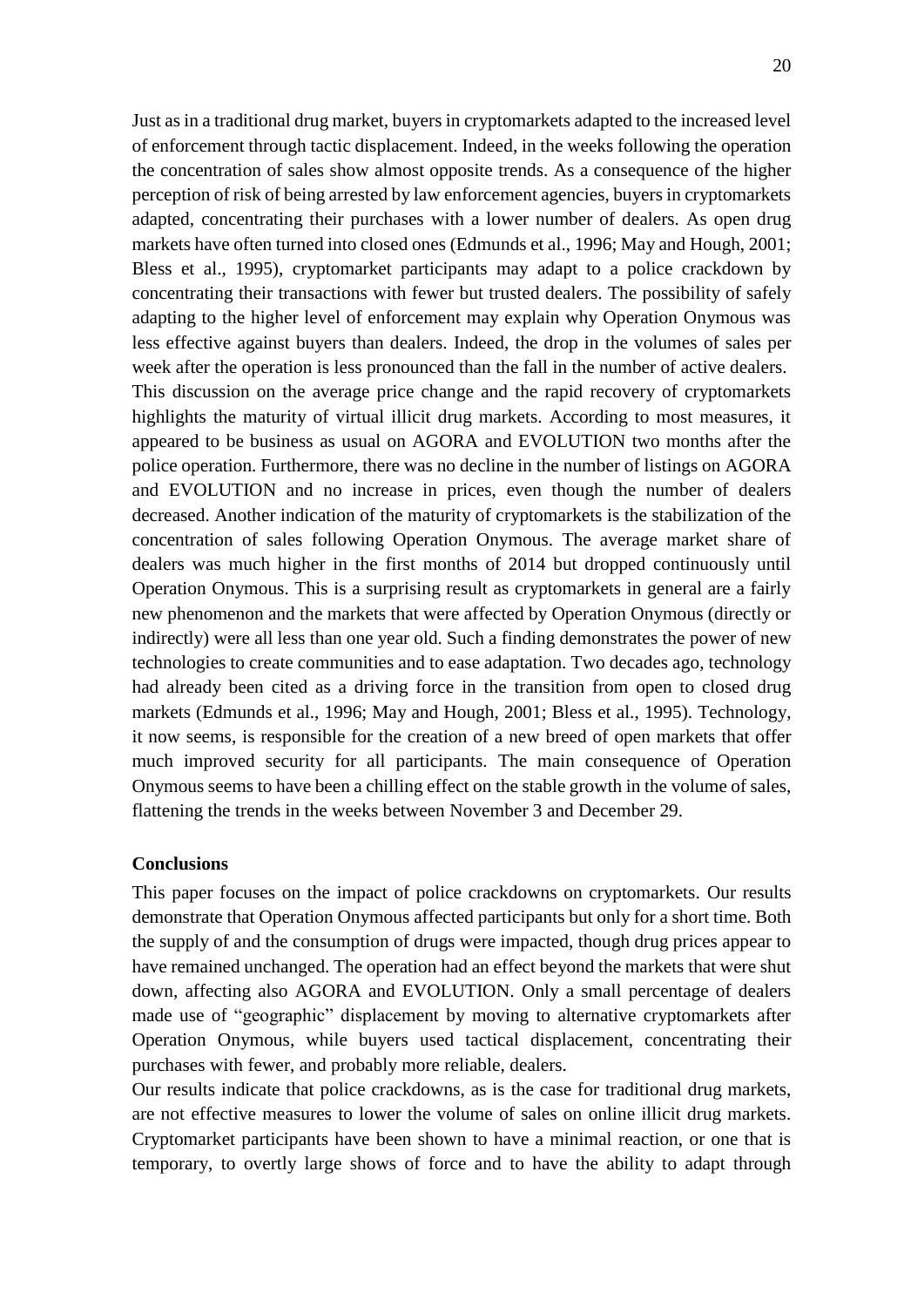displacement techniques. Investing time and resources into the seizure and take down of cryptomarkets therefore appears to be an ineffective way to enforce drug laws on the Internet, whatever their symbolic value to enforcement and to politicians of showing that something is being done. Other approaches could be investigated by law enforcement, including the targeting of key participants and the disruption of trust. Soska and Christin (2015) explain that a small fraction of dealers are responsible for a large portion of the sales. By targeting these individuals, law enforcement would force a large number of participants to find new suppliers and to build up trust again with new dealers. Much of the benefits of cryptomarkets come from the feedbacks and reputation systems cryptomarkets use. Past research (Décary-Hétu and Laferrière, 2015) has shown that attacks that target reputation systems could be used to destabilize online illicit markets and disrupt their activities.

Future research should look into the impact of such law enforcement techniques on the activities of cryptomarkets and online illicit markets. The growing number of law enforcement operations on the Internet should provide interesting case studies in the years to come. Future research should also expand the research on cryptomarkets, a prime example of a criminal activity that has transitioned from the physical to the virtual world. Examining the structure of cryptomarkets and the operations of their participants provides new insights on how drug markets are organized, making it possible to provide answers to previously raised questions. Of most interest for further research are the evolution of drug prices and the differences between national dealers. Anecdotal evidence suggests that dealers in different countries sell different types of drugs and at different price points. Cryptomarkets can provide the data researchers need to look at use patterns and drug penetration in countries around the world.

The main limitation of this paper comes from the quality of the data that was collected by Branwen. Soska and Christin (2015) faced similar challenges when collecting data on a massive scale on cryptomarkets. Through our careful approach, we sought to minimize the uncertainty of the representativeness of the data by aggregating data on a weekly basis and by looking at long-term trends. By doing so, we reduced the week-to-week variations and managed to identify trends in the dataset. Another limitation of this paper is the relatively short follow-up period and the dynamic nature of cryptomarkets. Time series analyses usually require that a full cycle be analyzed before and after an event. Given that the operation occurred less than a year before we wrote this paper, it was not possible in this case to conduct more rigorous statistical analyses of the data. Our goal was to provide an overview of the impact of Operation Onymous and future studies should look into the longer-term impact of the law enforcement operation. This task will be made difficult by the constantly changing nature of cryptomarkets. New cryptomarkets are created every month and participants may move from one market to another. Separating the impact of a police operation from the natural expansion and contraction of cryptomarkets will be a daunting task that should be achieved by incorporating more qualitative analyses from interviews and observation of participants' discussions on online forums. Doing so will provide a more in-depth understanding of the reaction of cryptomarket participants and the impact that anonymity and the Internet have on police crackdowns.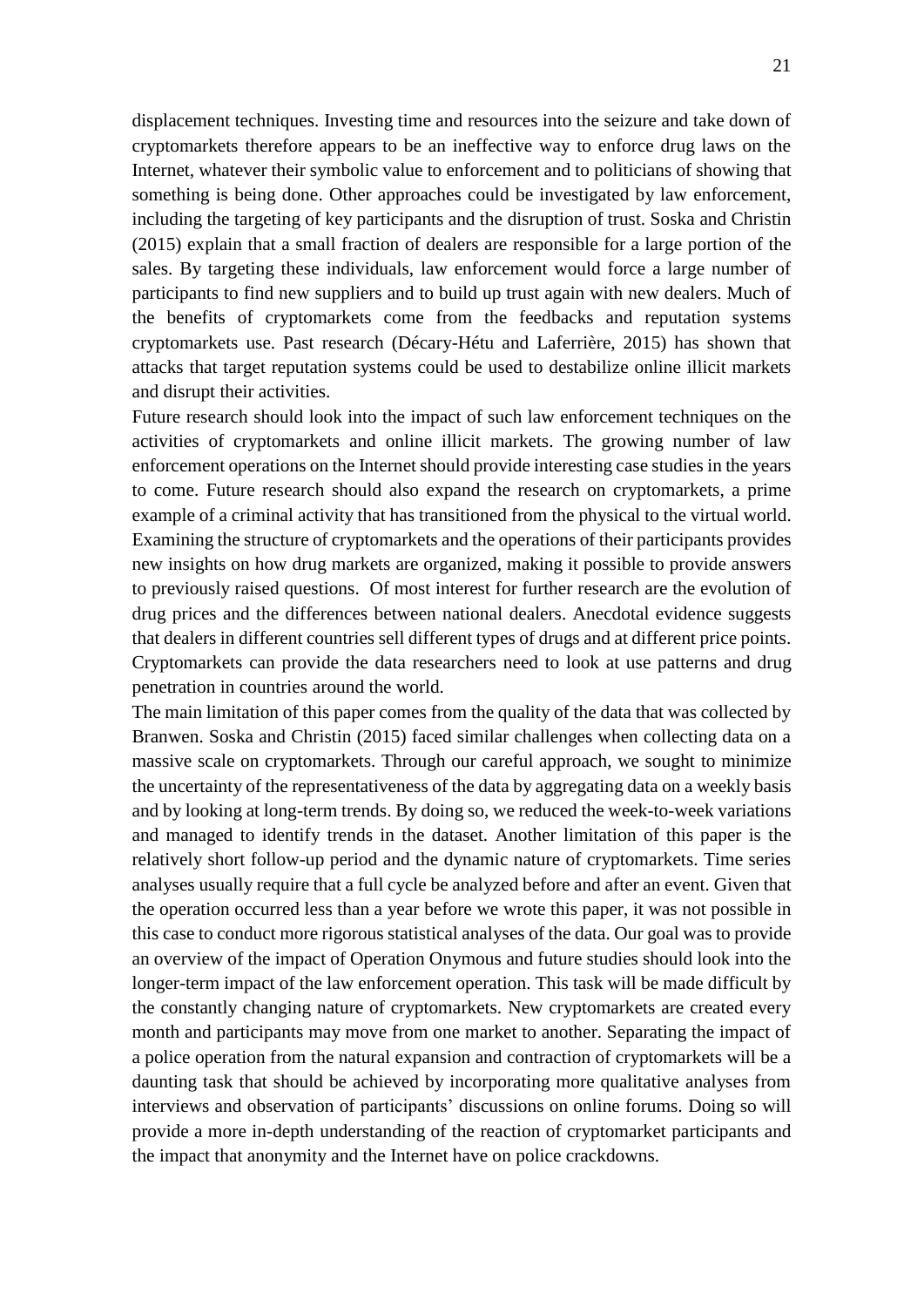#### **References**

- Aldridge, J. & D. Décary-Hétu. (2014). "Not An 'ebay For Drugs': The Cryptomarket'Silk Road'as A Paradigm Shifting Criminal Innovation." SSRN: http://ssrn.com/abstract=2436643.
- Babor, T. F., J. Caulkings, G. Edwards, B. Fischer, D. Foxcroft, & K. Humphreys. (2010). *Drug Policy and the Public Good.* Oxford, UK: Oxford University Press.
- Barratt, M. J., J. A. Ferris, & A. R. Winstock. (2014). "Use of Silk Road, The Online Drug Marketplace, in the United Kingdom, Australia and the United States." *Addiction*. 109(5): 774-783.
- Best, D., J. Strang, T. Beswick, & M. Gossop. (2001). "Assessment of a Concentrated, High-Profile Police Operation. No Discernible Impact on Drug Availability, Price or Purity." *British Journal Of Criminology.* 41(4): 738-745.
- Bless, R., D. J. Korf, & M. Freeman. (1995). "Open Drug Scenes: A Cross-National Comparison of Concepts and Urban Strategies." *European Addiction Research*. 1:128-138.
- Bouchard, M. & P. Tremblay. (2005). "Risks of Arrest Across Drug Markets: A Capture-Recapture Analysis of "Hidden" Dealer and User Populations." *Journal of Drug Issues*. 35(4): 733-754.
- Branwen, G. (2015a). "Tor Black-Market-Related Arrests." Online: http://www.gwern.net/Black-market%20arrests.
- Branwen, G. (2015b). "Silk Road 2 Scrape Torrent Released." Online: https://www.reddit.com/r/SilkRoad/comments/36jmp2/silk\_road\_2\_scrape\_torrent\_r eleased/.
- Branwen, G. (2015c). "Evolution Market Mirror/Scrapes Torrent Released." Online: https://www.reddit.com/r/DarkNetMarkets/comments/2zllmv/evolution\_market\_mir rorscrapes\_torrent\_released/.
- Buxton, J. & T. Bingham. (2015). "The Rise and Challenge of Dark Net Drug Markets." Online: http://www.drugsandalcohol.ie/23274/1/Darknet%20Markets.pdf.
- Caulkins, J. P. & R. L. Pacula. (2006). "Marijuana Markets: Inferences From Reports By The Household Population." *Journal Of Drug Issues*. 36(1): 173-200.
- Caulkins, J. & P. Reuter. (1998). "What Price Data Tell Us About Drug Markets." *Journal Of Drug Issues*. 28: 593-612.
- Chen, A. (2011). "The Underground Website Where You Can Buy Any Drug Imaginable." Online: http://gawker.com/the-underground-website-where-you-canbuy-any-drug-imag-30818160.
- Christin, N. (2013). "Traveling the Silk Road: A Measurement Analysis of a Large Anonymous Online Marketplace." *Proceedings of the 22nd International Conference on World Wide Web*
- Clarke, R. V. & J. Eck. (2003). *Become a Problem Solving Crime Analyst in 55 Small Steps.* London, UK: Jill Dando Institute Of Crime Science.
- Clarke, R. V. & D. Weisburd. (1994). "Diffusion of Crime Control Benefits: Observations on the Reverse of Displacement." *Crime Prevention Studies*. 2: 165- 184.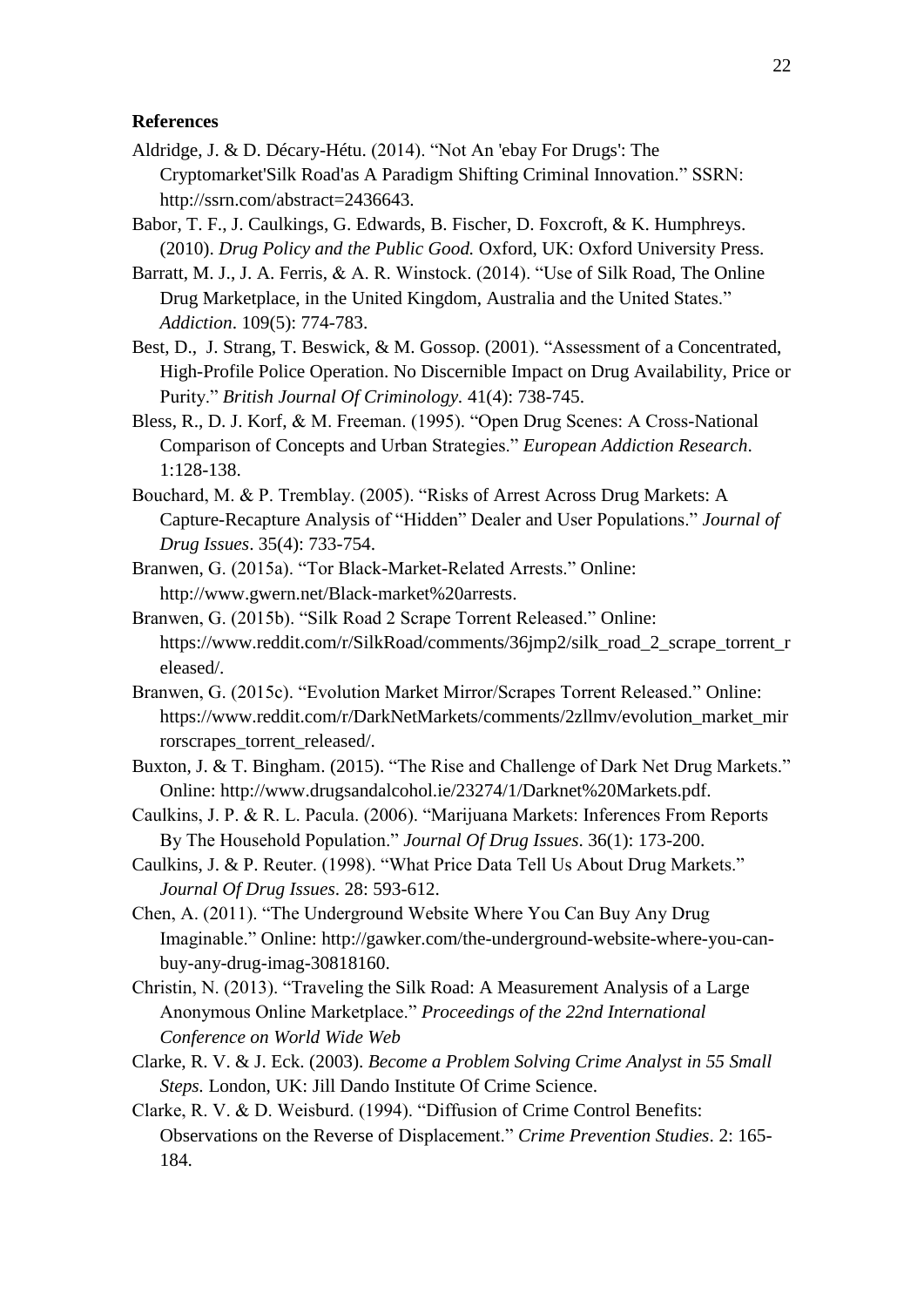- Décary-Hétu, D. & D. Laferrière. (2015). "Discrediting Vendors in Online Criminal Markets". IN Malm, A. & G. Bichler. (eds.). *Disrupting Criminal Networks: Network Analysis in Crime Prevention*. Boulder, USA: Lynne Rienner.
- D.O.J. (2014). "Dozens of Online "Dark Markets" Seized Pursuant to Forfeiture Complaint Filed in Manhattan Federal Court in Conjunction with the Arrest of the Operator of Silk Road 2.0." Online: http://www.justice.gov/usao-sdny/pr/dozensonline-dark-markets-seized-pursuant-forfeiture-complaint-filed-manhattan-federal.
- D.O.J. (2015). "Ross Ulbricht, the Creator and Owner of the "Silk Road" Website, Found Guilty in Manhattan Federal Court an All Counts." Online: http://www.justice.gov/usao-sdny/pr/ross-ulbricht-creator-and-owner-silk-roadwebsite-found-guilty-manhattan-federal-court.
- Décary‐Hétu, D. (2014). "Police Operations 3.0: On the Impact and Policy Implications of Police Operations on the Warez Scene." *Policy & Internet*. 6(3): 315-340.
- DeepDotWeb. (2015). "Dark Net Markets Comparison Chart." Online: https://www.deepdotweb.com/dark-net-market-comparison-chart/.
- Dingledine, R., N. Mathewson, & P. Syverson. (2004). "Tor: The Second-Generation Onion Router." Online: http://www.dtic.mil/dtic/tr/fulltext/u2/a465464.pdf.
- DNStats. (2015). "DNStats." Online: https://dnstats.net/.
- Edmunds, M., M. Hough, & N. Urqufa. (1996). "Tackling Local Drug Markets." Online:

http://www.popcenter.org/problems/drugdealing\_openair/PDFs/Edmunds\_Hough\_U rquia\_1996.pdf.

- EMCDDA. (2015a). "European Drug Report. Trends and Developments." Online: http://www.emcdda.europa.eu/edr2015.
- EMCDDA. (2015b). "The Internet and Drug Markets. Summary of Results from an EMCDDA Trendspotter Study." Online:

http://www.emcdda.europa.eu/publications/technical-reports/internet-drug-markets. EUROPOL. (2014). "The Internet Organised Crime Threat Assessment." Online:

- https://www.europol.europa.eu/content/internet-organised-crime-threat-assesmentiocta.
- Flitter, E. (2015). "U.S. Sharply Reduces Silk Road's Estimated Sales Volume." Online: http://www.torontosun.com/2015/01/16/us-sharply-reduces-silk-roads-estimatedsales-volume.
- Holt, T. J. & E. Lampke. (2010). "Exploring Stolen Data Markets Online: Products and Market Forces." *Criminal Justice Studies*. 23(1): 33-50.
- Holt, T. J., K. R. Blevins, & J. B. Kuhns. (2008). "Examining the Displacement Practices of Johns with On-Line Data." *Journal of Criminal Justice.* 36(6): 522-528.
- Holt, T. J., O. Smirnova, Y. T. Chua, & H. Copes. (2015). "Examining the Risk Reduction Strategies of Actors in Online Criminal Markets." *Global Crime*. 16(2): 81-103.
- Kerr, T., W. Small, & E. Wood. (2005). "The Public Health and Social Impacts of Drug Market Enforcement: A Review of the Evidence." *International Journal of Drug Policy*. 16(4): 210–220.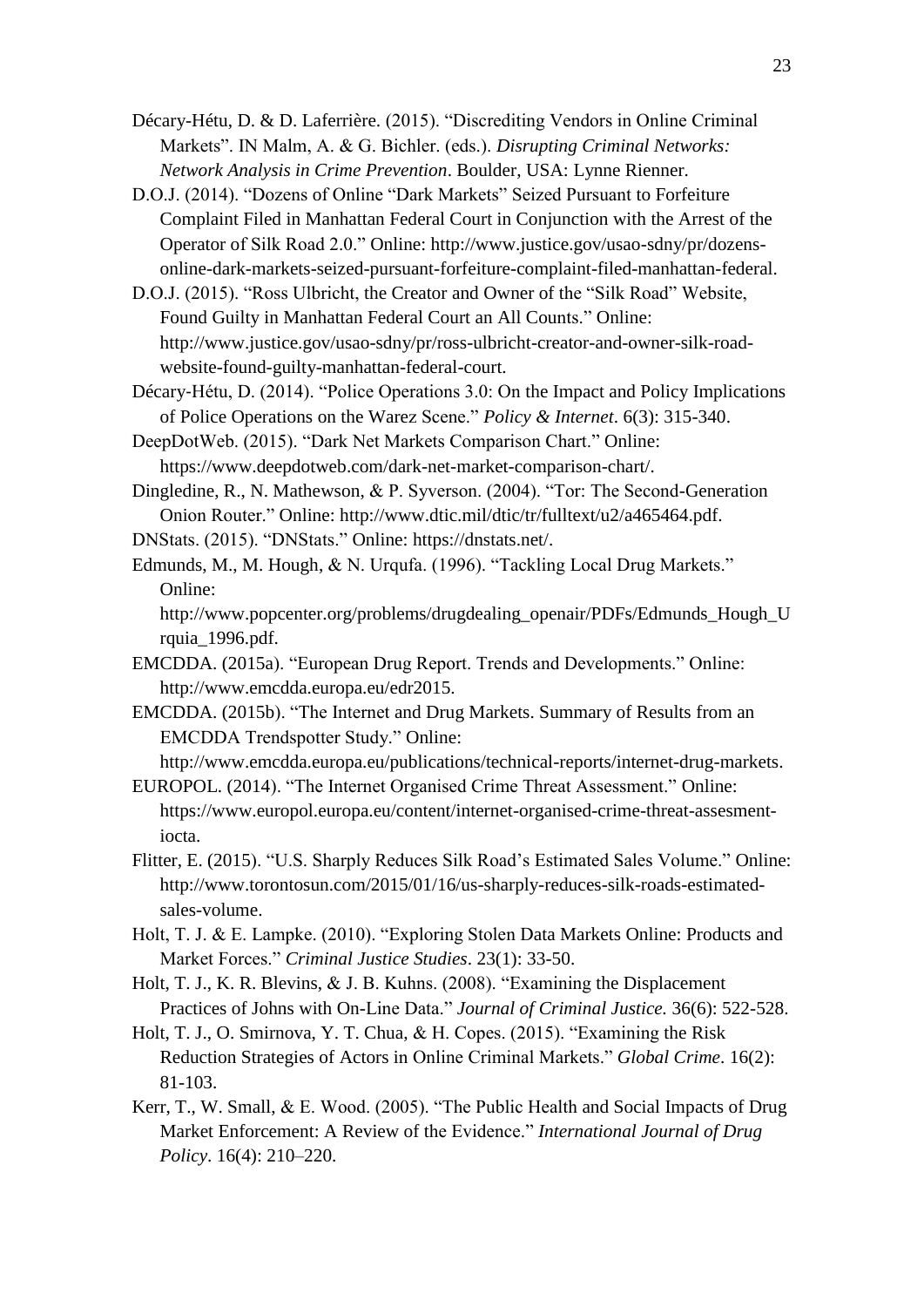- Kilmer, B. (2002). "Do cannabis possession laws influence cannabis use?" IN Kilmer, B. "Cannabis 2002 Report to the Ministers of Public Health of Belgium, France, Germany, The Netherlands and Switzerland." Retrieved from http://www.cpha.ca/uploads/portals/substance/cannabis\_report\_2002.pdf.
- Lavorgna, A. (2015). "Organised Crime Goes Online: Realities and Challenges." *Journal of Money Laundering Control*. 18(2).
- Leclerc, B. & R. Wortley. (2014). "The Reasoning Criminal: Twenty-Five Years On." In Leclerc, B. & R. Wortley. (Eds.). *Cognition and Crime: Offender Decision Making and Script Analyses*. New York, USA: Routledge.
- MacCoun, R. & P. Reuter. (2001). "Drug War Heresies: Learning from Other Vices, Times, & Places." New York, USA: Cambridge University Press.
- Maher, L. & D. Dixon. (1999). "Policing and Public Health: Law Enforcement and Harm Minimization in a Street-Level Drug Market." *British Journal of Criminology*. 39(4): 488–512.
- Martin, J. (2014). "Drugs on the Dark Net: How Cryptomarkets Are Transforming the Global Trade In Illicit Drugs." New York, USA: Palgrave MacMillan.
- May, T. & M. Hough. (2001). "Illegal Dealings: The Impact Of Low-Level Police Enforcement on Drug Markets." *European Journal on Criminal Policy and Research*. 9(2): 137–162.
- Mazerolle, L., D. W. Soole, & S. Rombouts. (2006). "Street-Level Drug Law Enforcement: A Meta-Analytical Review." *Journal of Experimental Criminology*. 2(4): 409-435.
- Miller, G. (2014). "ITOM Revealed: Europe's Plan to Crack Down on the Online Drug Trade." Online: https://www.deepdotweb.com/2014/09/28/itom-europes-plan-crackonline-drug-trade/.
- Moore, M. H. (1990). "Supply Reduction and Drug Law Enforcement." *Crime and Justice*. 13: 109-157.
- Nakamoto, S. (2008). "Bitcoin: A Peer-To-Peer Electronic Cash System." Online: http://www.cryptovest.co.uk/resources/Bitcoin%20paper%20Original.pdf.
- OpenBazaar. (2015). "OpenBazaar." Online: [https://openbazaar.org/.](https://openbazaar.org/)
- Nguyen, Holly, and Peter Reuter. 2012. 'How Risky Is Marijuana Possession? Considering the Role of Age, Race, and Gender'. *Crime & Delinquency* 58 (6): 879–910.
- Paoli, L. (2002). "Flexible Hierarchies And Dynamic Disorder': The Drug Distribution System In Frankfurt And Milan." *Drugs: Education, Prevention And Policy*. 9(2): 143-151.
- Paoli, L., V. A. Greenfield & P. H. Reuter. (2009). "The World Heroin Market: Can Supply Be Cut?" Oxford, UK: Oxford University Press.
- Pollack, H. A. & P. H. Reuter. (2014). "Does tougher enforcement make drugs more expensive?" *Addiction.* 109(12): 1959–1966.
- Ramstedt, M. (2006). "What Drug Policies Cost. Estimating Drug Policy Expenditures in Sweden." *Addiction*. 101(3): 330–338.
- Reuter, P. & M. Kleiman. (1986). "Risks and Prices: An Economic Analysis of Drug Enforcement." *Crime and Justice*. 7: 289–340.